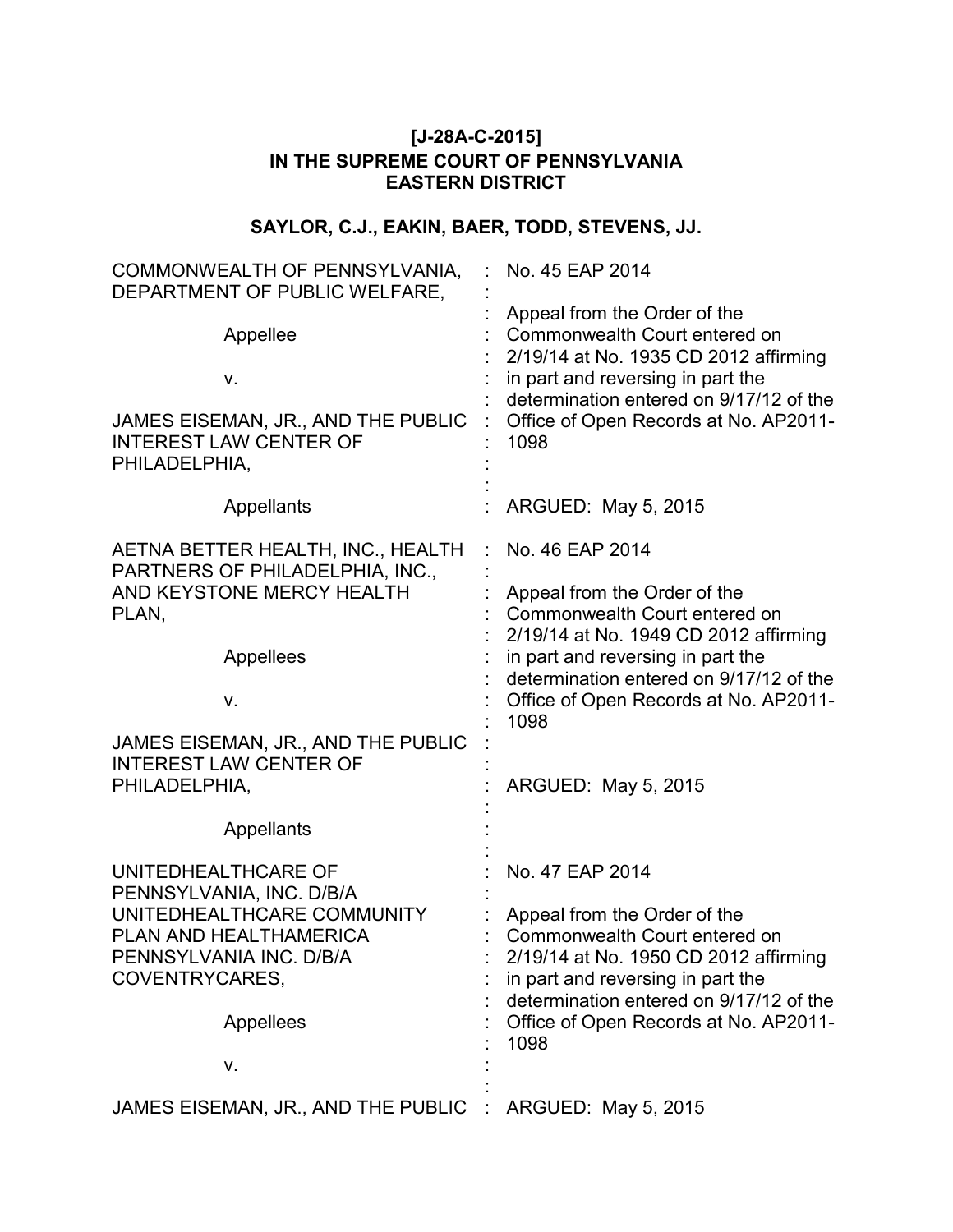| INTEREST LAW CENTER OF |   |
|------------------------|---|
| PHILADELPHIA.          |   |
|                        |   |
| Appellants             | ٠ |

-

### *OPINION*

## MR. CHIEF JUSTICE SAYLOR DECIDED: October 27, 2015

These appeals, as well as a companion set, concern the extent of the public's statutory right of access to discrete information about the implementation of the Medical Assistance Program.

In Pennsylvania, the Medical Assistance or Medicaid Program is administered by the Commonwealth's Department of Human Services, which, in the time period relevant to the events underlying these appeals, was known as the Department of Public Welfare ("DPW" or the "Department"). Funded jointly by the federal and state governments, Medicaid directs public monies toward the provision of healthcare services to qualifying individuals with low incomes and limited resources. *See generally* 42 U.S.C. §§1396 – 1396w-5; 62 P.S. §§441.1 – 449. In implementing one pillar of the delivery system in the Commonwealth – via a program called HealthChoices -- DPW has negotiated and contracted with various managed care organizations ("MCOs") to render the essential services available to enrollees. In the program's Southeast Zone,<sup>1</sup> five MCOs were selected.<sup>2</sup>

<sup>&</sup>lt;sup>1</sup> This region is comprised of Berks, Chester, Delaware, Montgomery, and Philadelphia Counties.

<sup>&</sup>lt;sup>2</sup> These are: Aetna Better Health, Inc., HealthAmerica Pennsylvania Inc. d/b/a CoventryCares, Health Partners of Philadelphia, Inc., Vista Health Plan, Inc. through Keystone Mercy Health Plan, and UnitedHealthcare of Pennsylvania, Inc. d/b/a United HealthCare Community Plan.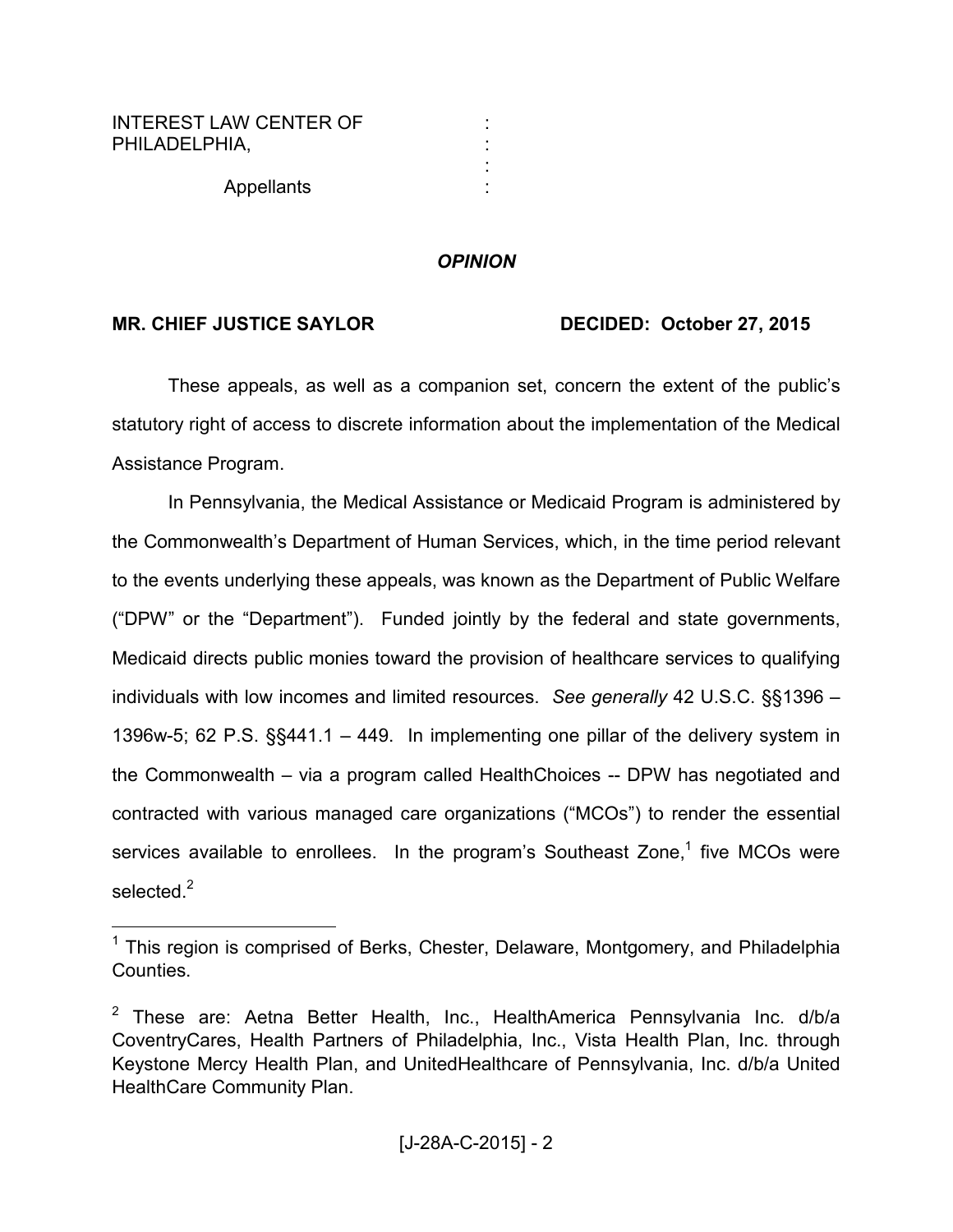As is pertinent here, HealthChoices encompasses the provision of dental care to low-income children, certain adults, and some persons with disabilities in Pennsylvania. The five MCOs serving enrollees in the Southeast Zone engaged DPW-approved dental subcontractors ("Subcontractors") to fulfill the larger measure of the MCOs' contractual obligations. *See generally Dental Benefit Providers, Inc. v. Eiseman*, 86 A.3d 932, 937 (Pa. Cmwlth. 2014) (indicating that "[s]ubcontractors have built sophisticated networks of providers, enabling them to provide services to enrollees in a cost-effective manner."). Subcontractors then contracted with and paid providers of dental health care services to examine and treat Medicaid enrollees. In a few instances, however, MCOs arranged for services directly with providers.

In June 2011, James Eiseman, Jr. and the Public Interest Law Center of Philadelphia ("Requesters") tendered requests to DPW seeking records revealing, among other things, the rates that DPW paid to the MCOs for dental services in the Southeast Zone (the "Capitation Rates"), and the amounts paid by MCOs to provide dental services (the "MCO Rates"). These were submitted per the Right-to-Know Law.<sup>3</sup>

DPW denied the requests in relevant part. As is most germane to our present consideration, with regard to the MCO Rates, the Department indicated that it had been informed by each of the MCOs that the rates were "trade secrets and/or confidential proprietary information" protected against disclosure. *See* 65 P.S. §67.708(b)(11) (generally exempting from the requirement of public access a "record that constitutes or reveals a trade secret or confidential proprietary information"). Significantly, the Department did not deny that it possessed pertinent records; rather, it related that the

<sup>&</sup>lt;sup>3</sup> Act of Feb. 14, 2008, P.L. 6, No. 3 (as amended 65 P.S.  $\S$  $\S$ 67.101 – 67.3104) (the "RTKL" or the "Law").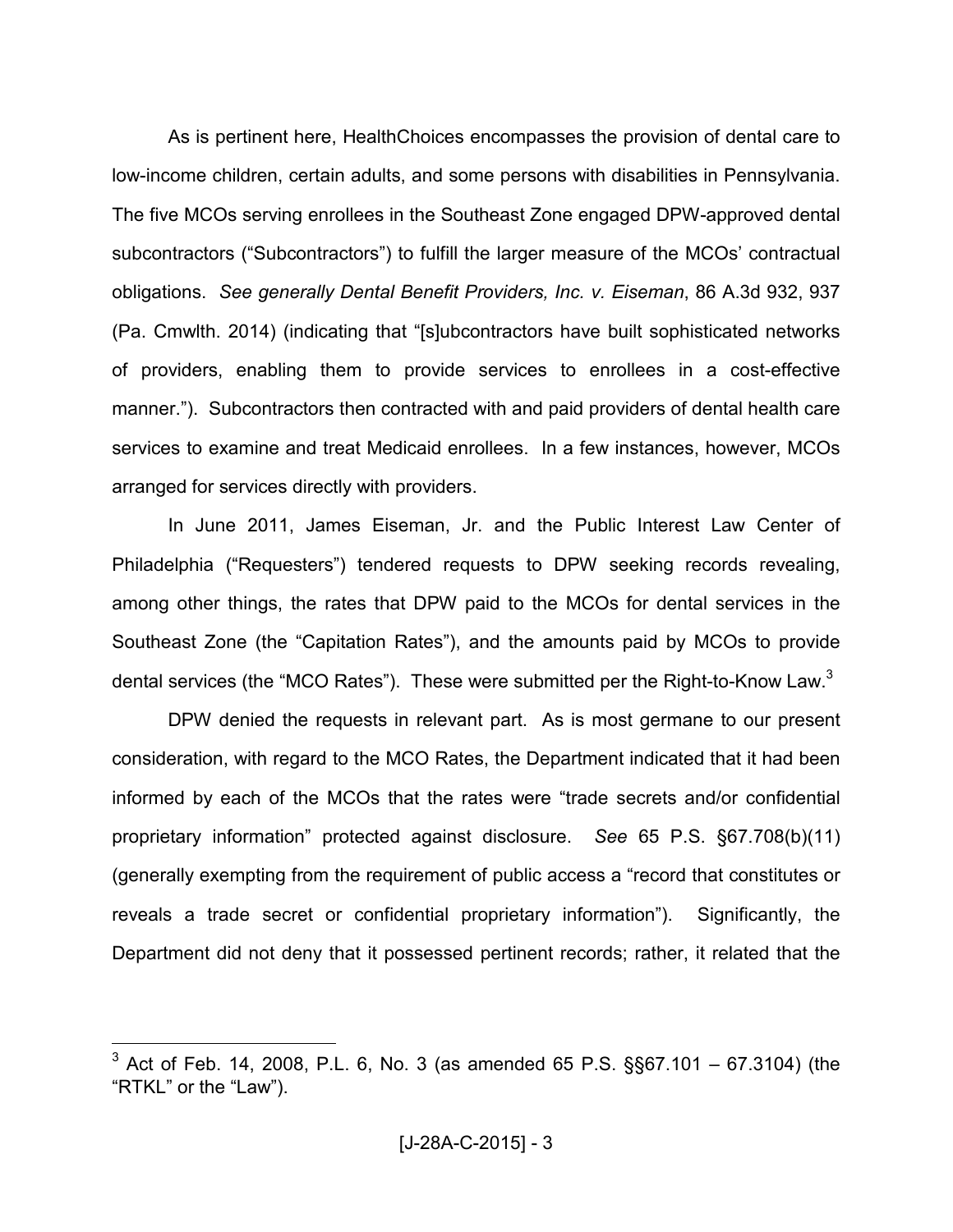MCOs had instructed that "DPW is not to disclose" the rates. Letter of DPW Open Records Officer to James Eiseman, Jr., dated July 25, 2011, at 6.

Requesters lodged an appeal in the Office of Open Records (the "OOR"). *See* 65 P.S. §67.1101. *See generally Bowling v. OOR*, 621 Pa. 133, 141-42, 75 A.3d 453, 457-48 (2013) (describing the administrative tier of the appeals process under the RTKL). The five MCOs intervened as direct-interest participants, *see* 65 P.S. §67.1101(c), relying upon the trade-secrets/confidential-proprietary-information exemptions.<sup>4</sup>

At an evidentiary hearing, the MCOs offered expert and lay testimony to support the claimed exemptions. Additionally, the organizations adduced evidence that the disclosure of rate information would lessen the value of their investment in negotiating favorable rates.

The OOR, however, issued a final determination granting the relevant records requests. Initially, the appeals officer observed that records in the possession of a Commonwealth agency are presumed to be public, unless they qualify for an exemption under the RTKL or other law or are protected by a privilege, judicial order, or decree. *See id.* §67.305; *accord Bowling*, 621 Pa. at 140, 75 A.3d at 457. Furthermore, he explained, the Law places the burden of proof upon a public body to demonstrate exemptions. *See* 65 P.S. §67.708(a).

Of particular significance to his legal analysis, the appeals officer noted that the trade-secrets/confidential-proprietary-information exception does not extend to one statutorily-defined subset of public records, namely "financial records." *Id.* §67.708(c) (prescribing that "[t]he exceptions set forth in subsection (b) shall not apply to financial

<sup>&</sup>lt;sup>4</sup> The Law employs the concepts of "exceptions" and "exemptions" interchangeably. *See* 65 P.S. §67.708.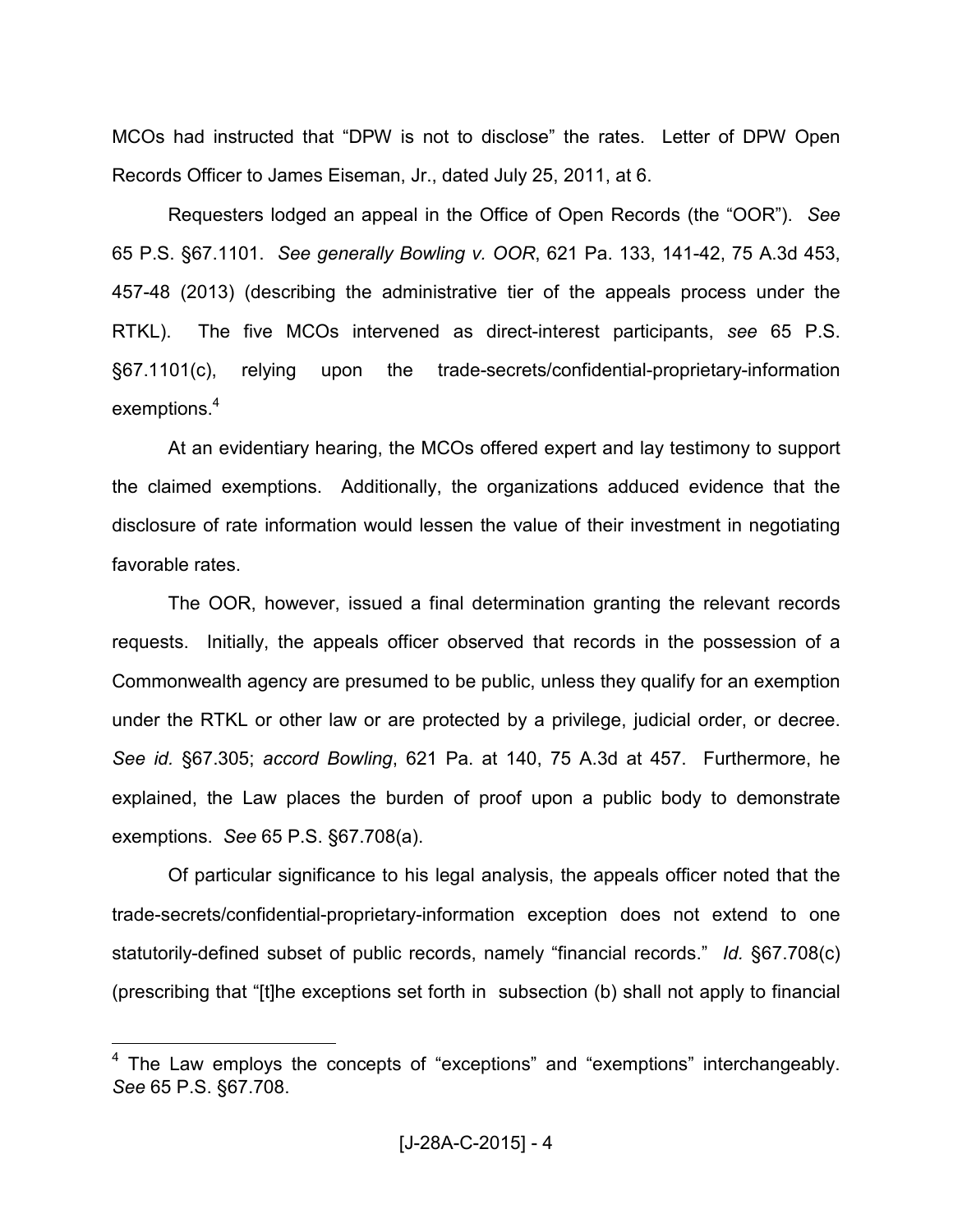records," subject to certain enumerated exceptions not applicable here). "Financial records," the appeals officer elaborated, include "[a]ny account, voucher, or contract dealing with . . . the receipt or disbursement of funds by an agency; or . . . an agency's acquisition, use or disposal of services[.]" *Id.* §67.102. Since the Department's agreements with the MCOs (containing the Capitation Rates) dealt with "the disbursement of billions of dollars in taxpayer funds for the acquisition of health insurance for Medicaid participants," the appeals officer concluded that they "cannot be considered anything but a 'financial record' under the RTKL." Final Determination in *Eiseman v. DPW*, No. AP 2011-1098, *slip op.* at 15 (OOR Sept. 17, 2012).

In the alternative, the appeals officer also considered whether the rates of payment to MCOs could be considered trade secrets or confidential proprietary information. He explained that a "trade secret" is defined by the RTKL, as well as in Pennsylvania's Uniform Trade Secrets Act,<sup>5</sup> as:

> Information, including a formula, drawing, pattern, compilation including a customer list, program, device, method, technique or process that: . . . [d]erives independent economic value, actual or potential, from not being generally known to, and not being readily ascertainable by proper means by, other persons who can obtain economic value from its disclosure or use; and . . . [i]s the subject of efforts that are reasonable under the circumstances to maintain its secrecy.

12 Pa.C.S. §5302; *see* 65 P.S. §67.102 (reflecting a materially identical formulation). *See generally* Final Determination in *Eiseman*, No. AP 2011-1098, *slip op.* at 13 ("[The Uniform Trade Secrets Act] provides injunctive relief and monetary damages to parties who have been harmed by the misappropriation of trade secrets, while the RTKL provides parties with protection from public disclosure by government agencies of

 $^5$  Act of Feb. 19, 2004, P.L. 143, No. 14 (as amended, 12 Pa.C.S. §§5301-5308).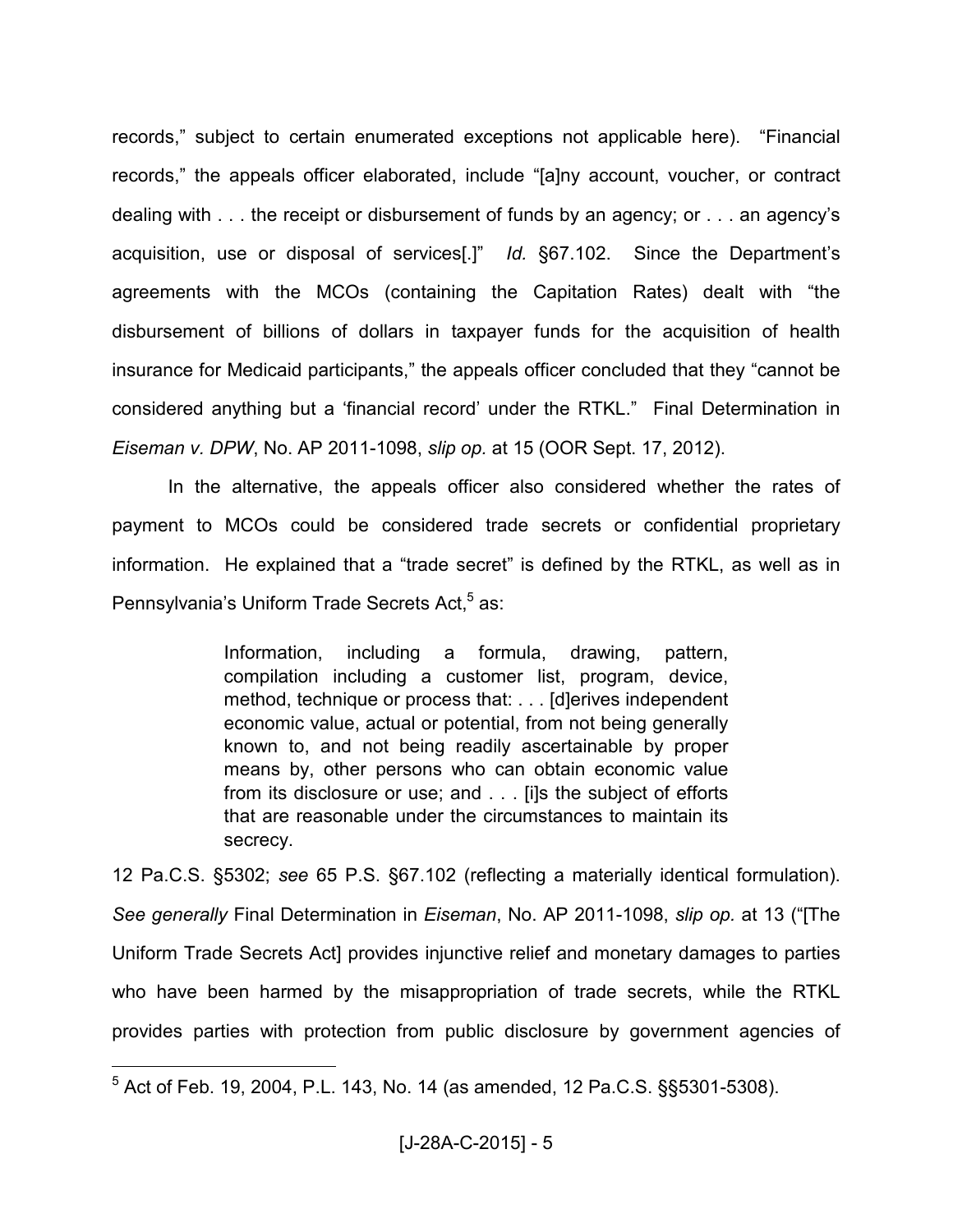records which contain trade secrets." (citations omitted)). The appeals officer also related that the term "confidential proprietary information" is defined by the RTKL as "[c]ommercial or financial information received by an agency: . . . which is privileged or confidential; and . . . the disclosure of which would cause substantial harm to the competitive position of the person who submitted the information." 65 P.S. §67.102.

Although the appeals officer accepted that DPW and the MCOs treat the Capitation Rates as confidential information, he indicated that it was "not clear that [their] disclosure . . . would provide any economic value to the Department's counterparties in future negotiations or would cause substantial competitive harm to the Department." Final Determination in *Eiseman*, No. AP 2011-1098, *slip op.* at 14. Accordingly, the appeals officer determined that DPW and the MCOs had failed to meet their burden of proof as to an exemption.

As to MCO Rates, the appeals officer relied substantially on *Lukes v. DPW*, 976 A.2d 609 (Pa. Cmwlth. 2009), to conclude that records containing such information also were not exempt. *See id.* at 627 ("[A] party that voluntarily participates in a public program and is receiving and disbursing public funds in furtherance of that program has no legitimate basis to assert that these activities are private and should be shielded from public scrutiny."). Although *Lukes* had been decided under the Law's predecessor, the appeals officer highlighted this Court's recent citation with approval to the decision. *See SWB Yankees LLC v. Wintermantel*, 615 Pa. 640, 665 n.19, 45 A.3d 1029, 1044 n.19 (2012). The appeals officer also found that the MCOs had failed to establish that they would suffer substantial harm if their rates were disclosed. *See* Final Determination in *Eiseman*, No. AP 2011-1098, *slip op.* at 18.

In a divided opinion, the Commonwealth Court sustained the portion of the OOR's determination concerning Capitation Rates, as the members of an *en banc* panel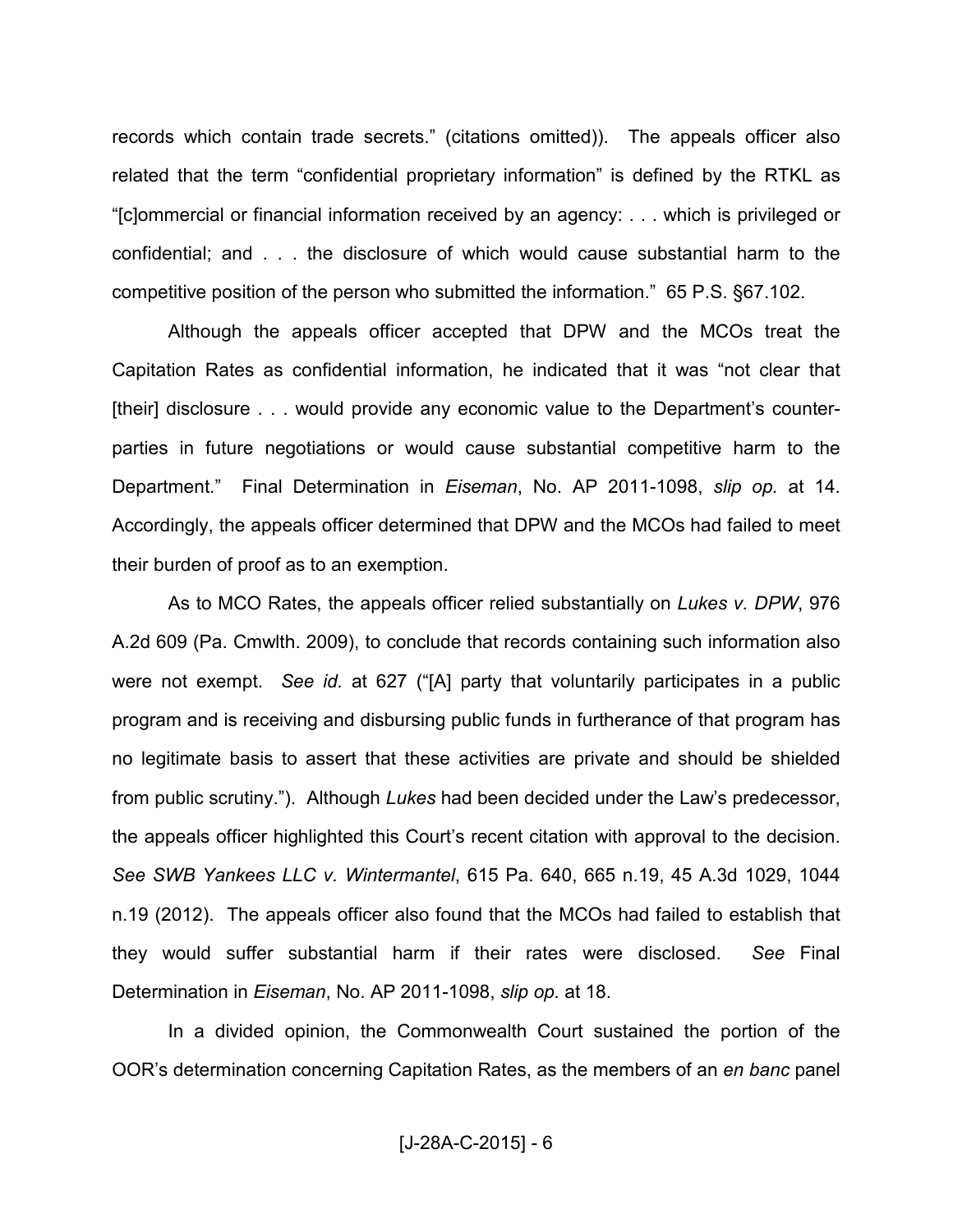unanimously agreed that contracts between DPW and the MCOs were financial records under the Law. *See DPW v. Eiseman (Eiseman I)*, 85 A.3d 1117, 1124 (Pa. Cmwlth. 2014) (*en banc*) (explaining that "[t]he Capitation Rates are records within DPW's possession that evidence its transaction of paying MCOs pursuant to the Medicaid HealthChoices Program" and otherwise are financial records pursuant to the statutory definition); *accord id.* at 1133 (McCullough, J., concurring and dissenting) ("I join the Majority in its conclusion that the Capitation Rates negotiated between DPW and the MCOs are subject to disclosure."). Although the majority agreed with the OOR's conclusion that the statutory trade-secrets/confidential-proprietary-information exception contained within the RTKL did not apply to financial records, it took the position that the Uniform Trade Secrets Act implicated a distinct analysis.

The majority explained that the RTKL prescribes that: "Nothing in this act shall supersede or modify the public or nonpublic nature of a record or document established in Federal or State law, regulation or judicial order or decree." 65 P.S. §67.306; *cf. id.* §67.3101.1 ("If the provisions of this act regarding access to records conflict with any other Federal or State law, the provisions of this act shall not apply."). In light of this provision, the majority opined that "Section 708(c) cannot dilute operation of another law that provides an independent statutory bar to disclosure." *Eiseman I*, 85 A.3d at 1124. Ultimately, however, the majority found that the Capitation Rates did not qualify as trade secrets, because DPW and the MCOs failed to explain how disclosure would impair their economic value. *See id.* at 1126-27.

While the members of the *en banc* panel all agreed that the Law required disclosure of the Capitation Rates, the viewpoints divided as concerns the MCO Rates. According to the majority, these were not aspects of financial records, since the rates are not contained in contracts "of a Commonwealth agency" and "do not involve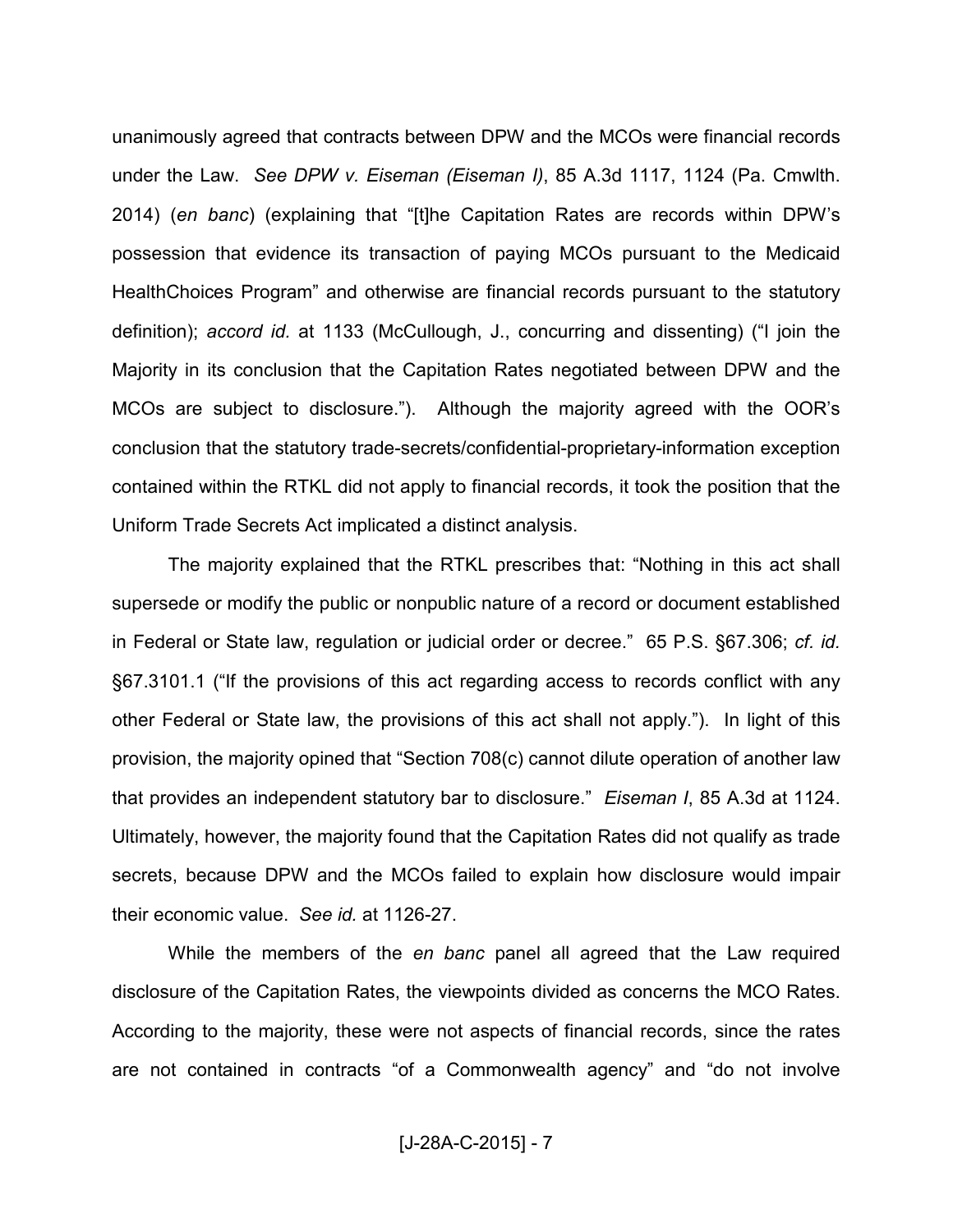disbursement of funds by a Commonwealth agency." *Id.* at 1127 ("[T]he statute does not use the phrase 'disbursement of agency funds;' rather, the definition refers to disbursement of funds '*by* an agency.'" (emphasis in original)). In this regard, the majority viewed the MCO Rates as pertaining not to disbursements by a governmental entity, but disbursements by a contractor of the agency. *See id.* From the majority's perspective:

> That MCOs disbursed funds they received from DPW to their subcontractors does not render the MCOs mere conduits for public funds. Based on the language of the current RTKL, the funds lose their character as public funds once they leave an agency's hands and enter the private sector.

#### *Eiseman I*, 85 A.3d at 1127.

Having concluded that the MCO Rates were not contained within financial records, the majority turned to the broader set of exceptions to disclosure attaching to "public records," which include the express trade-secrets/confidential-proprietaryinformation exception. *See* 65 P.S. §67.708(b)(11). In this regard, the majority focused most closely on the confidential-proprietary-information aspect, first concluding that the MCO Rates were "confidential," on account of contractual and other measures taken to maintain secrecy. *See Eiseman I*, 85 A.3d at 1128. In terms of the "substantial harm to the competitive position" criterion, 65 P.S. §67.102, the majority found that this factor was established primarily based on expert testimony submitted by the MCOs regarding "industry practice, the highly sensitive nature of the information, and potential for substantial harm from its disclosure." *Eiseman I*, 85 A.3d at 1130. Accordingly, the majority concluded that the MCO Rates were protected from disclosure per the statutory exception. In a brief passage, the majority also opined that the information qualified for trade-secret status under the Uniform Trade Secrets Act. *See id.* at 1131.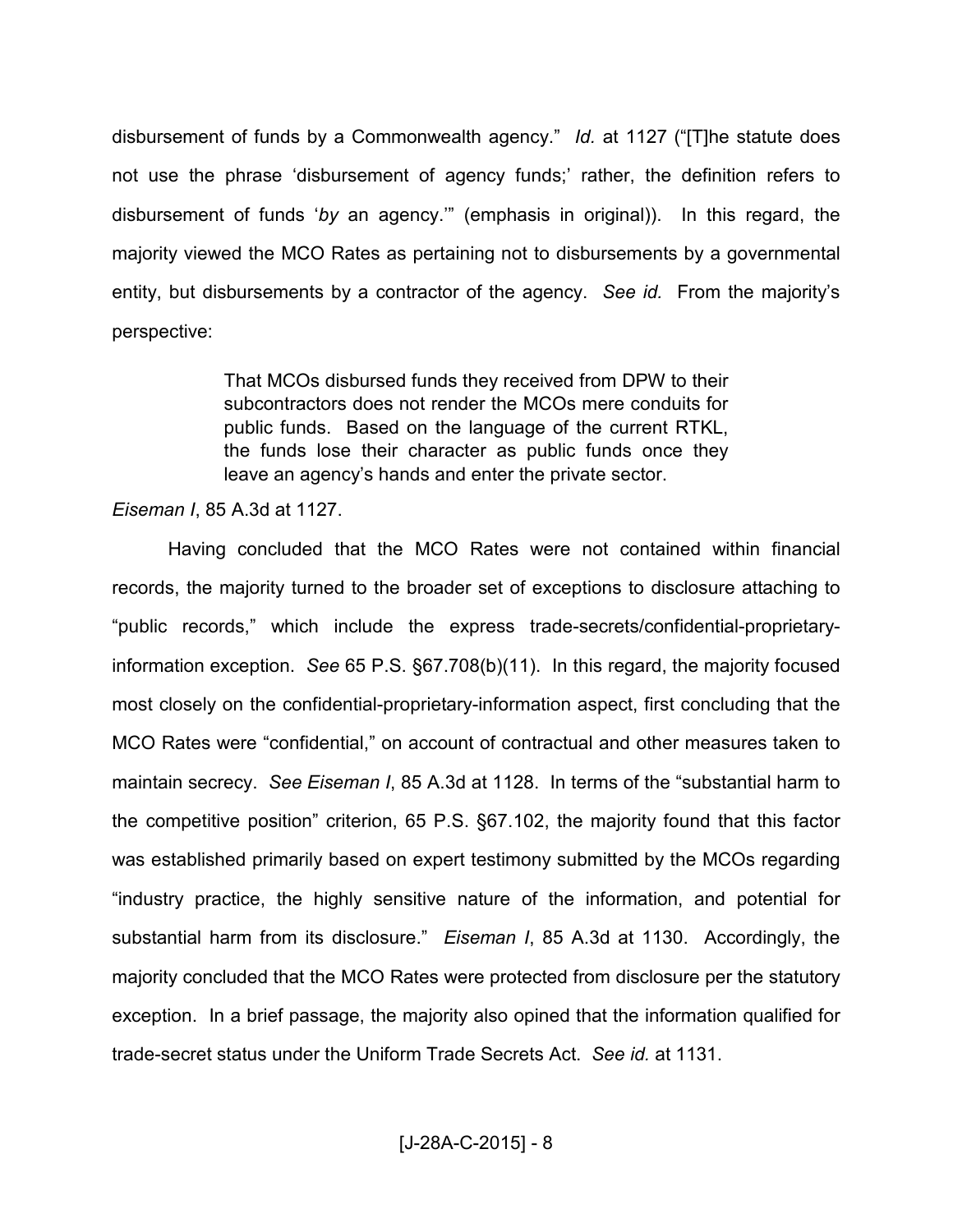Throughout its opinion, the majority expressly departed from the intermediate court's previous analysis in *Lukes*, taking the position that *Lukes* lacked relevance, given that the matter had been decided under the prior law. *See id.* at 1125, 1127.

Judge McCullough authored a concurring and dissenting opinion, in which she took the majority to task for what she characterized as a "cursory" and inapt treatment of *Lukes*. *Eiseman I*, 85 A.3d at 1136-37 (McCullough, J., concurring and dissenting) ("[T]he Majority's reliance upon its cited case law to abrogate *Lukes* on a completely unrelated and separate point of law is misplaced."). In her view, since the relevant substantive terms, as between the previous and new open-records laws, could not be distinguished by the majority (and, in fact, were materially identical), *Lukes* represented governing authority and commanded adherence. *See id.* at 1134-35. According to Judge McCullough, the majority also inappropriately glossed over material, functional terms within the statutory definition of "financial records." Along these lines, she explained:

> [T]he Majority's interpretation . . . effectively renders the words "any," "dealing," and "disbursement" superfluous and without meaning, and also ignores the fact that the funds originate with DPW . . .. [S]ection 102 of the RTKL is broad enough to include public funds that trickle down through contractor and subcontractor contracts ("any contract") because these contracts nevertheless "deal" with, or simply pass along down the line, the "disbursement of funds by an agency."

*Id.* at 1136-37 (citation omitted).

Consistent with the reasoning and holding of *Lukes*, Judge McCullough also stressed DPW's delegation of a governmental function and disbursement of public monies to the MCOs to fulfill that essential purpose. *See id.* at 1134-35. On this point, she reasoned: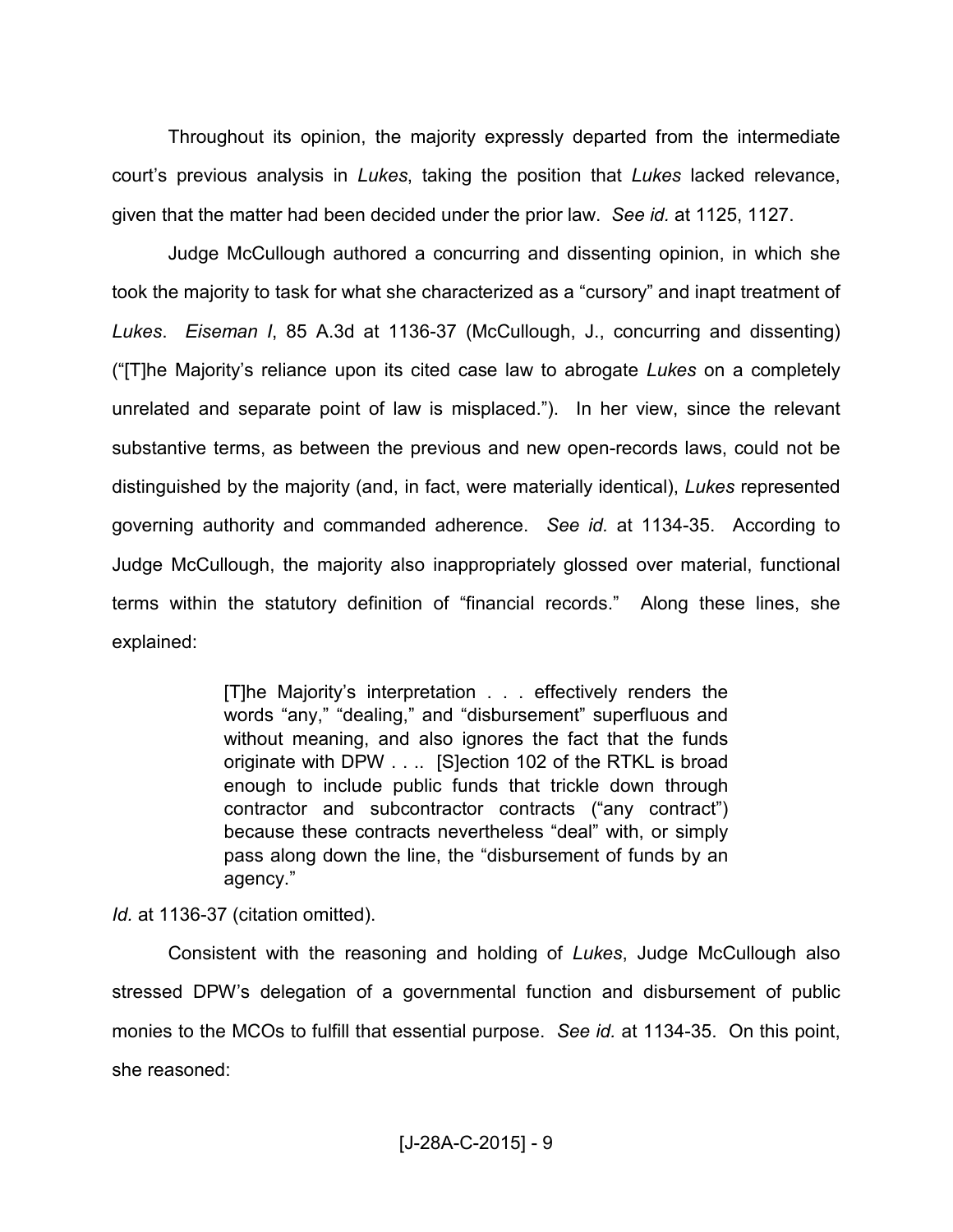[T]he public funds originate with DPW, and no matter how many private entities the funds pass through, the funds end up in the hands of those performing the actual dental services and are the same funds that began with DPW. That is, public funds are used to pay for public dental insurance.

*Id.* at 1133. Since the MCO Rates qualified as financial records, Judge McCullough continued, the exemptions contained in Section 708(b) of the RTKL, including for trade secrets and confidential proprietary information, did not apply. *See* 65 P.S. §67.708(c).

 Finally, she asserted that the Uniform Trade Secrets Act does not serve as an independent exemption to open-records disclosure, particularly given that the definitions of "trade secret" in the Uniform Trade Secrets Act and the RTKL are materially identical. *See Eiseman I*, 85 A.3d at 1138 (McCullough, J., concurring and dissenting). This similarly, Judge McCullough explained, evinced a legislative intent to transpose the effect of the Uniform Trade Secrets Act into Section 708(b)(11) of the RTKL. Thus, she concluded, the import of Section  $708(c)$  – in terms of explicitly withholding the tradesecrets exception from any application to financial records -- trumped any independent application of the Uniform Trade Secrets Act. *Id.* at 1138-39 ("Indeed, it would be anomalous for our legislature to explicitly exclude trade secrets as an exception to disclosure of financial records in section 708(c) of the RTKL, while simultaneously implying that trade secrets are an exception requiring disclosure of the same financial records in section 3101.1 of the RTKL.").

Subsequent to the issuance of the Commonwealth Court's opinion, DPW disclosed the Capitation Rates to Requesters, and no party has further pursued a challenge to such tender. Therefore, only the MCO Rates remain in issue before us.

In the present briefing, consistent with Judge McCullough's concurring and dissenting opinion, Requesters maintain that records documenting the MCO Rates are financial records under the Law, including because they are contained within contracts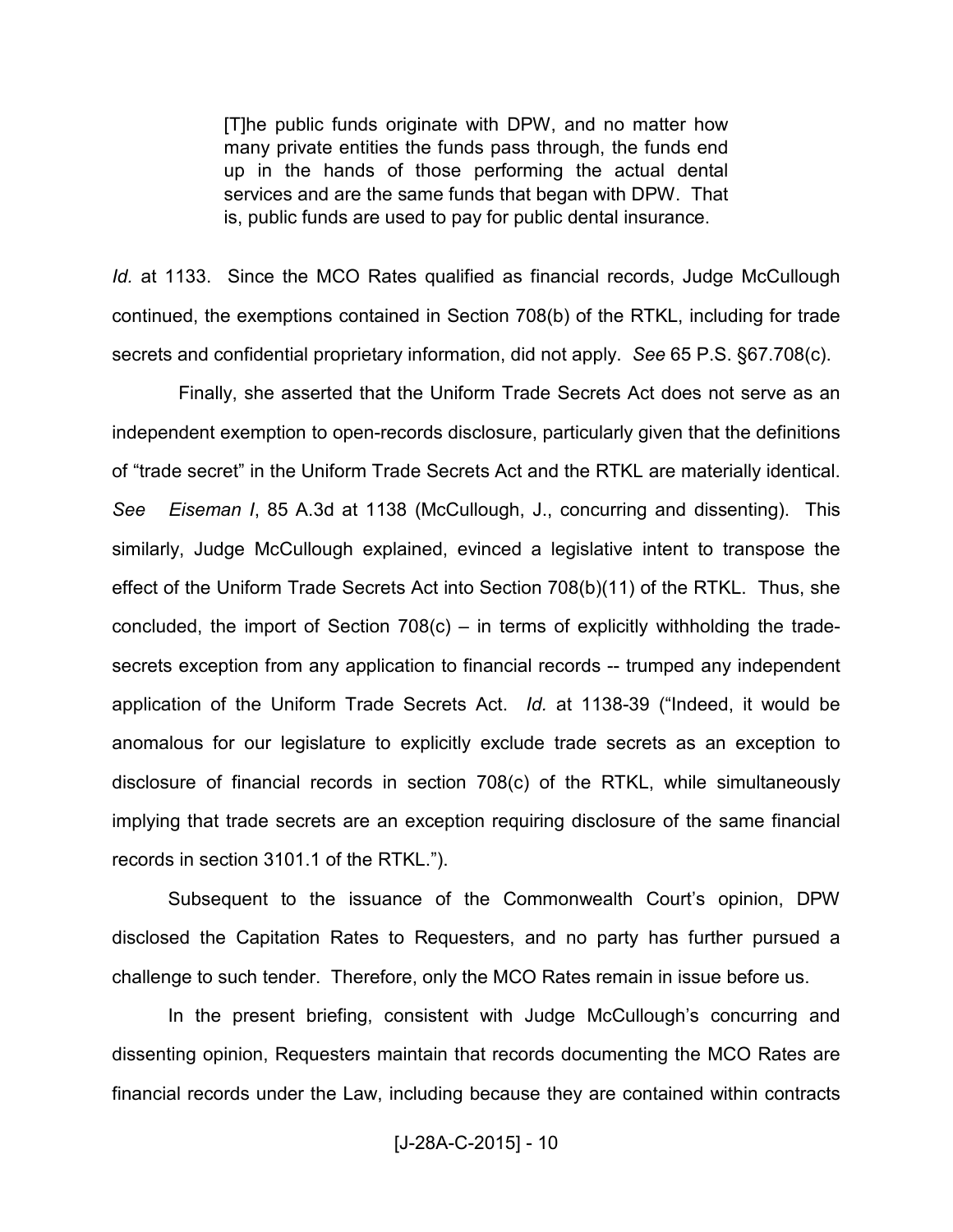"dealing with" the "disbursement of funds" and "acquisition, use or disposal of services" by DPW. Brief for Appellants at 17, 28 (quoting 65 P.S. §67.102). Requesters highlight that the disclosure requirements pertaining to financial records are the most expansive, *accord Eiseman I*, 85 A.3d at 1133-34 (McCullough, J., concurring and dissenting) ("From a requester's standpoint, the most potent provisions of the RTKL are arguably sections 102 and 708(c) pertaining to financial records."), in light of the Legislature's aim of promoting confidence in government via transparency in fiscal matters.

Additionally, Requesters rely on the analysis contained in *Lukes*, which they contend is even more salient under the new Law, given that that the enactment was designed to provide greater, not lesser, openness. *Cf. Bowling v. OOR*, 621 Pa. 133, 140, 75 A.3d 453, 457 (2013) ("In 2008, the General Assembly enacted the RTKL, which replaced the [Right to Know Act] and provided for significantly broadened access to public records."); *Levy v. Senate of Pa.*, 619 Pa. 586, 618, 65 A.3d 361, 381 (2013) ("[T]he enactment of the RTKL in 2008 was a dramatic expansion of the public's access to government documents."). According to Requesters, "[i]t is impossible to square the Commonwealth Court's discarding of *Lukes* with the conclusion of *SWB Yankees* that the RTKL expands access to public records and with [*SWB Yankees'*] favorable treatment of *Lukes*." Brief for Appellants at 20. Requesters also depict the majority decision of the Commonwealth Court as a departure from a long line of decisions of this Court, such as *Sapp Roofing Co. v. Sheet Metal Workers' International Association, Local Union No. 12*, 552 Pa. 105, 109, 713 A.2d 627, 629 (1998) (plurality) (holding that payroll records of a private roofing contractor in the custody of a local agency were public records, because they evidenced a disbursement by a governmental unit). $6$ 

<sup>&</sup>lt;sup>6</sup> Although *Sapp Roofing* was a plurality decision, three of the five Justices participating in the decision agreed that the payroll records were public records for purposes of the  $(continued...)$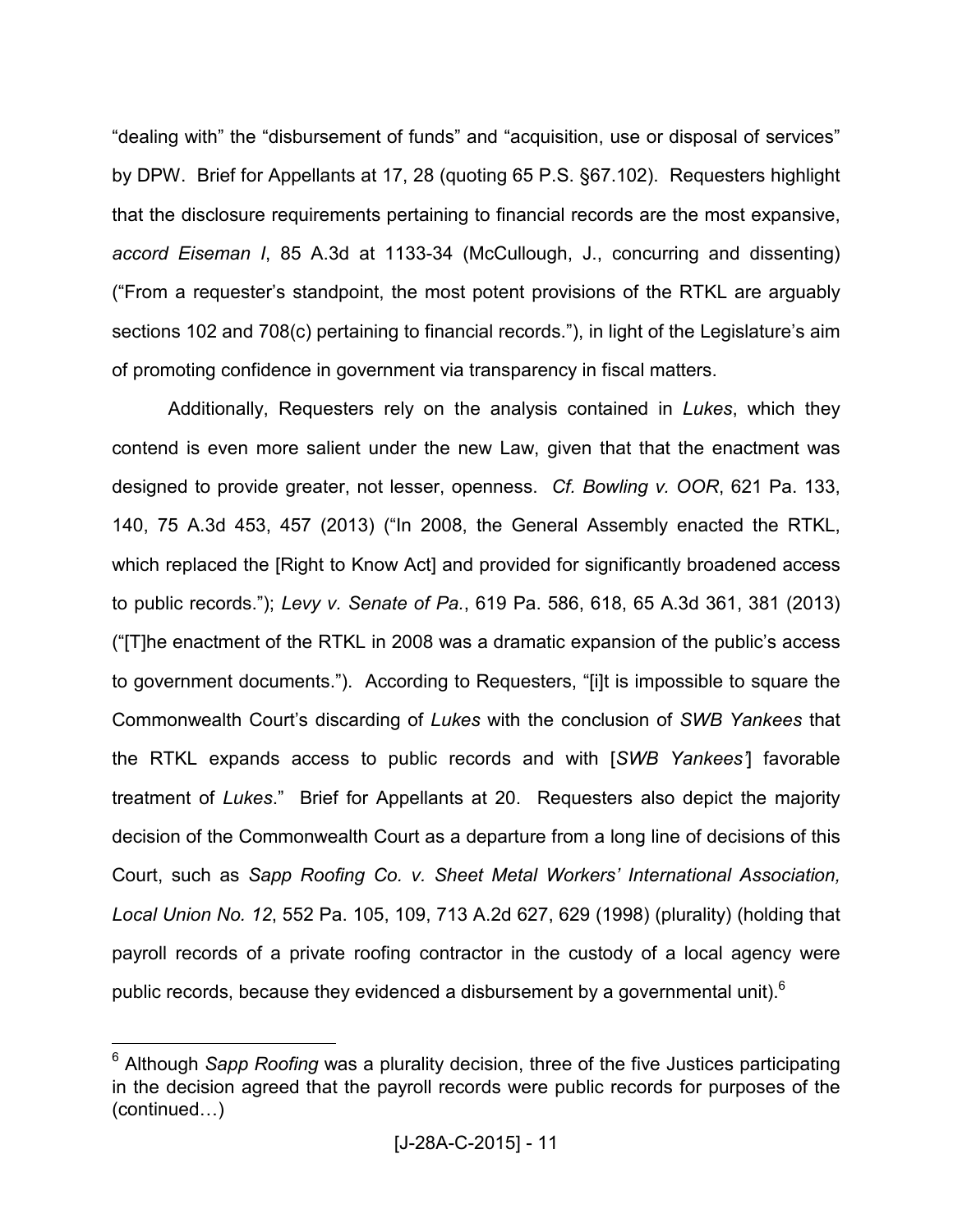Requesters note that, in other geographic areas of the Commonwealth, DPW has administered Medicaid as a fee-for-services program, rather than through managed care organizations. They urge that "[t]he insertion of middlemen – MCOs and subcontractors – between DPW and providers does not change the fact that DPW receives and expends federal and state Medicaid moneys so that, ultimately, the child can get his cavity treated." Brief for Appellants at 26 ("The Commonwealth's purpose is not to issue payments to private insurance companies or to enrich providers, but to ensure that specified members of society have access to healthcare."); *accord Pa. Pharmacists Ass'n v. Houstoun*, 283 F.3d 531, 538 (3d Cir. 2002) (*en banc*) ("It is . . . apparent from the statutory language [in the Medicaid Act] that the intended beneficiaries of [42 U.S.C. §1396a(a)(30)(A)] are recipients, not providers.").

In terms of the trade-secrets issue, Requesters maintain that Section 708(c) of the RTKL reflects a policy judgment, on the part of the General Assembly, that openness of records related to public-funds expenditures is so important to the promotion of confidence in government that the trade-secrets and confidentialproprietary-information exceptions must yield to disclosure. The Commonwealth Court's decision, they assert, nullifies this salutary aim. Requesters reject as perverse the notion that the Uniform Trade Secrets Act may be interposed independently of Section 708(c), particularly given the express displacement of the self-contained tradesecrets protection within the four corners of the Law itself.

As a policy matter, Requesters urge that the Commonwealth Court's decision thwarts essential public access to a wide range of records documenting the administration of vital and costly public programs through private contractors. In an

<sup>(...</sup>continued)

former open-records law. *See Sapp Roofing*, 552 Pa. at 109, 713 A.2d at 629; *id.* at 112, 713 A.2d at 630 (Zappala, J., concurring).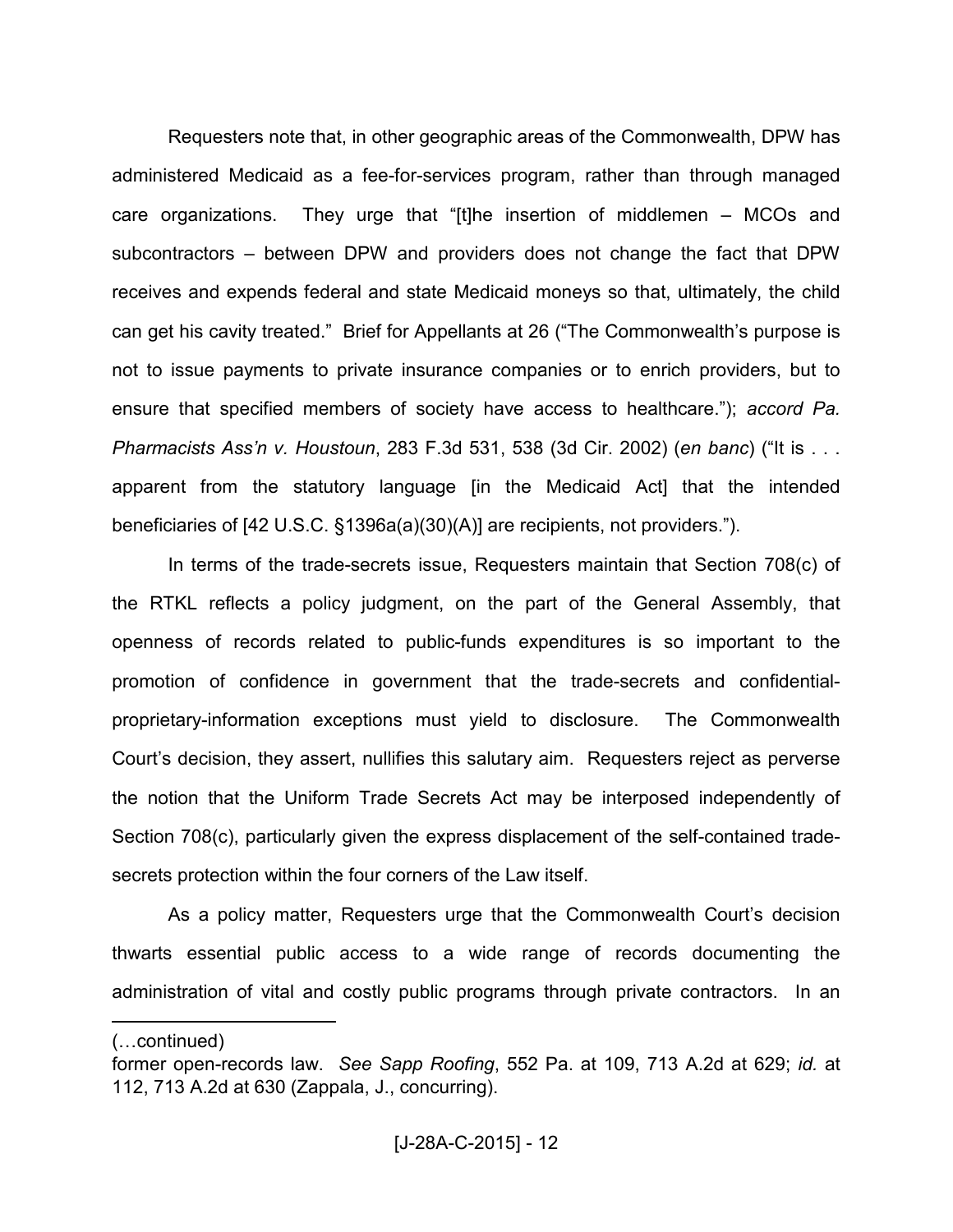*amicus* submission, Daniel Polsky, PhD, of the University of Pennsylvania elaborates extensively on the salient policy considerations. *See, e.g.*, Brief for *Amicus* Daniel Polsky, PhD, at 9-10 (positing that restrictions on access to negotiated rate information pertaining to the administration of the Medicaid program diminishes government accountability by impeding an essential exploration of whether access to and quality of care is being compromised by the payment regime); *accord* Brief for Appellants at 14 ("Shielding from public view how nearly one third of the General Fund budget flows from DPW to providers substantially undermines [the Law's] goal.").

The MCOs, on the other hand, take a different position concerning the relevant policies. From their point of view,

> [f]ar from being mere conduits of public funds, the MCOs act as risk-bearing entities, responsible for providing all covered medical services, including dental services, to their members. Whether those services can be delivered at more or less cost to the MCO directly impacts the bottom-line of the MCO, not the finances of the Commonwealth.

Brief for Appellees Health Partners of Philadelphia, Inc., *et al.*, at 15. According to the MCOs, public dissemination of otherwise confidential contractual payment rates would discourage private entities from doing business with the Commonwealth, thus limiting that option for securing goods and services necessary to public service. Such access would not serve the purpose of governmental transparency laws, they argue, since the contracts involved concern negotiations and relationships among private, rather than governmental, entities. According to the MCOs and their *amici*, preserving secrecy for the MCO Rates promotes investment, innovation and competition; maintains lower Medicaid costs; and affords Medicaid enrollees broader provider choices. *See, e.g.*, Brief for *Amicus* America's Health Ins. Plans at 14-23; Brief for *Amicus* the Pa. Coalition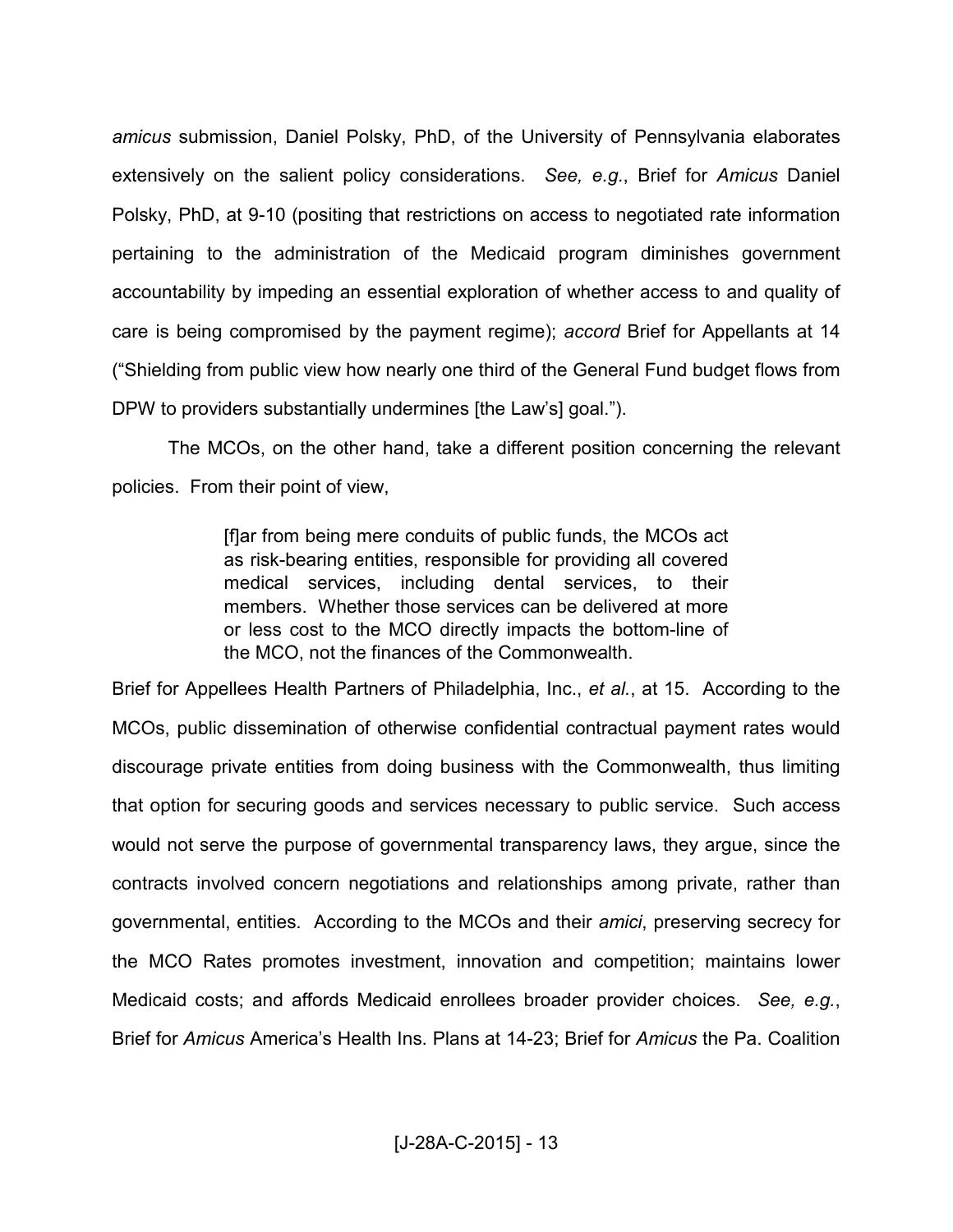of Med. Assistance Managed Care Orgs. at 6-16 (elaborating extensively on policy considerations attending disclosure or non-disclosure of the MCO Rates).

One faction of the MCOs -- UnitedHealthcare of Pennsylvania, HealthAmerica Pennsylvania Inc., and Aetna Better Health, Inc. -- urge that this Court's review should be closely confined to the question of whether the MCO Rates constitute confidential proprietary information. *See, e.g.*, Brief for Appellees UnitedHealthcare, *et al.*, at 15 ("This Court should affirm because the record supports the Commonwealth Court's finding below: that the rates paid by the private contractor health plans to the dental sub-contractors constitute 'confidential proprietary information' under the Right-to-Know Law."). They assert that the record amply supports the Commonwealth Court's determination on this score and characterize Requesters' arguments concerning the financial-records aspect as collateral and technical in nature. *See id.* at 23-24. These MCOs also posit that the Commonwealth Court "struck a fair balance" by requiring that government-paid rates must be disclosed under the RTKL, but that the rates which private health plans pay to Subcontractors need not be disclosed. *Id.* at 11-12 ("The court below enforced the public's right to know what the government has paid for a program, while simultaneously preserving the health plans' abilities to compete in the marketplace by shielding their confidential competitive information from harmful disclosure."). According to this group, there simply is no nexus between public access to the MCO Rates and government transparency, and Requesters' efforts to obtain additional information represent "meddling" and "pry[ing] into the protected files of the health plans." *Id.* at 12-13.

All of the MCOs, as well as dental-services subcontractor Dentaquest LLC, suggest that "financial records," under the Law, subsume "only those showing the agency's *own* disbursements." *See id.* at 25 (emphasis in original). Furthermore, they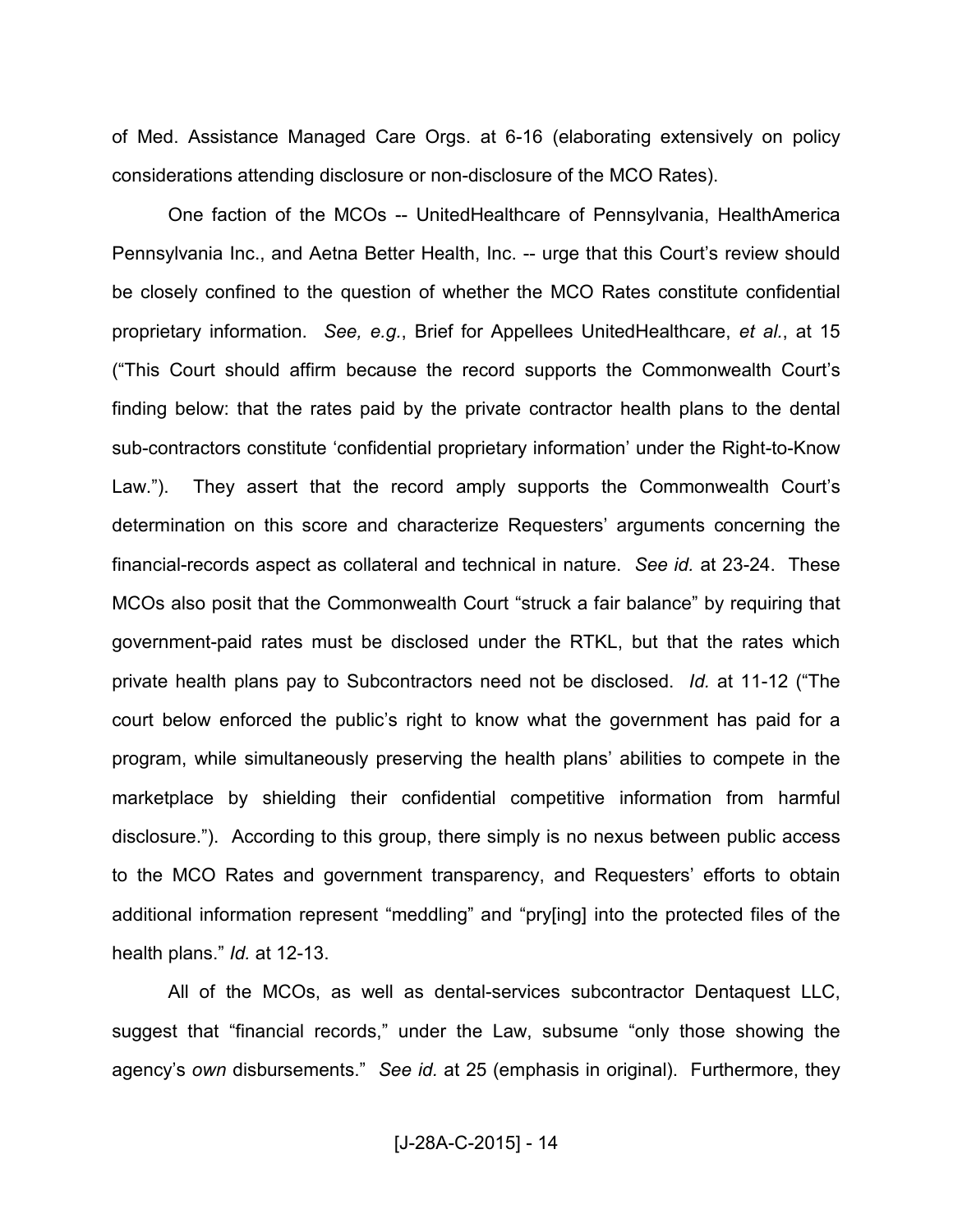contend, in effect, that the MCO Rates are simply too remote from Department contracts and disbursements to qualify as records "dealing with" such contracts and disbursements. *See* 65 P.S. §67.102.<sup>7</sup>

In terms of the confidential-proprietary-information exception, the MCOs stress the protection of confidentiality expressed in their subcontracts. Furthermore, they elaborate upon the ample lay and expert witness testimony evidencing that the MCO Rates have been kept secret and that the plans would be harmed by public disclosure. *See, e.g.*, Brief for Appellees UnitedHealthcare, *et al.*, at 19 ("[T]he health plan executives provided extensive testimony respecting the confidential nature and treatment of the rates they pay the sub-contractors, including testimony that: the information is accorded such treatment in the contracts with the plans' sub-contractors; access to the rates is limited to a 'need to know' basis; security measures are in place to protect the rates; and internal and external disclosure is prevented.").

Two of the MCOs, joined by subcontractor Dentaquest LLC, lead with the proposition that records reflecting the MCO Rates -- including agreements between MCOs and Subcontractors -- are not "public records" at all, because they are not in the Department's possession. *See* 65 P.S. §67.102 (defining a "public record" as one "of a Commonwealth or local agency").These appellees also take the position that, even if records revealing the MCO Rates are deemed to be public, they are not "financial records," and, to the degree which they may be deemed to be financial records, the Uniform Trade Secrets Act applies in any event to protect them from public disclosure.

 $<sup>7</sup>$  In point of fact, the briefs submitted by the MCOs avoid developed treatment of the</sup> statute's broad "dealing with" nexus defining financial records. *See, e.g.*, Brief for Appellees UnitedHealthcare of Pa., *et al.* at 25 (asserting that the Legislature defined financial records as those "*showing* the agency's own disbursements" (emphasis adjusted)).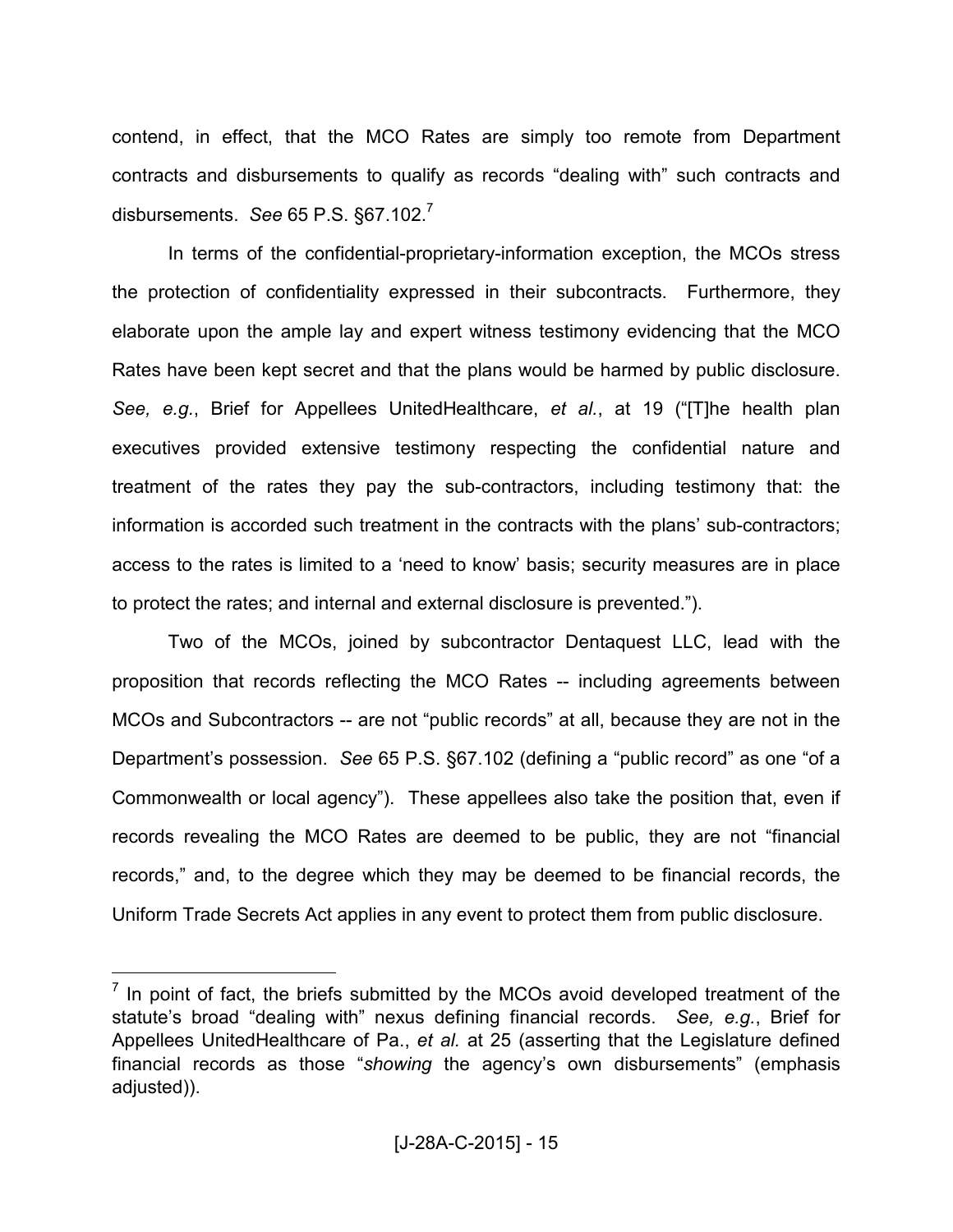DPW also now asserts that it simply does not possess records reflecting the MCO Rates. Therefore, the Department requests that, if this Court concludes that the Law requires disclosure, we should direct the MCOs to supply the records to Requesters. Otherwise, DPW relies upon the content of the MCOs' briefs in support of its own position favoring affirmance.

Our present review turns on matters of statutory construction, over which our review is plenary. Additionally, we are obliged to liberally construe the Law to effectuate its salutary purpose of promoting "access to official government information in order to prohibit secrets, scrutinize actions of public officials, and make public officials accountable for their actions." *Levy*, 619 Pa. at 619, 65 A.3d at 381 (quoting *Allegheny Cnty. Dep't of Admin. Servs. v. A Second Chance, Inc.*, 13 A.3d 1025, 1034 (Pa. Cmwlth. 2011)).

At the outset of our review, we find that the assertion that DPW neither possesses nor controls records reflecting the MCO Rates (and, thus, they are not "records of an agency") is not well taken. The Department did not claim non-possession in its response to the initial open-records requests, and it was agreed by all at the hearing stage that the only issue was whether disclosure *exceptions* applied. *See, e.g.*, N.T., May 21, 2012, at 16-17 (reflecting DPW's advancement of the trade-secrets exception as the basis for denial of the request for records subsuming the MCO Rates); *id.* at 18, 21 (memorializing the remarks of counsel for the MCOs that the hearing involved "a very narrow issue" and "narrow questions" concerning the applicability of the trade-secrets/confidential-proprietary-information exception). Furthermore, it is undisputed that managed care organizations are required to submit subcontracts delegating their healthcare-related responsibilities to DPW for the agency's advance written approval, per the Department's standard written contract. *See*, *e.g.*,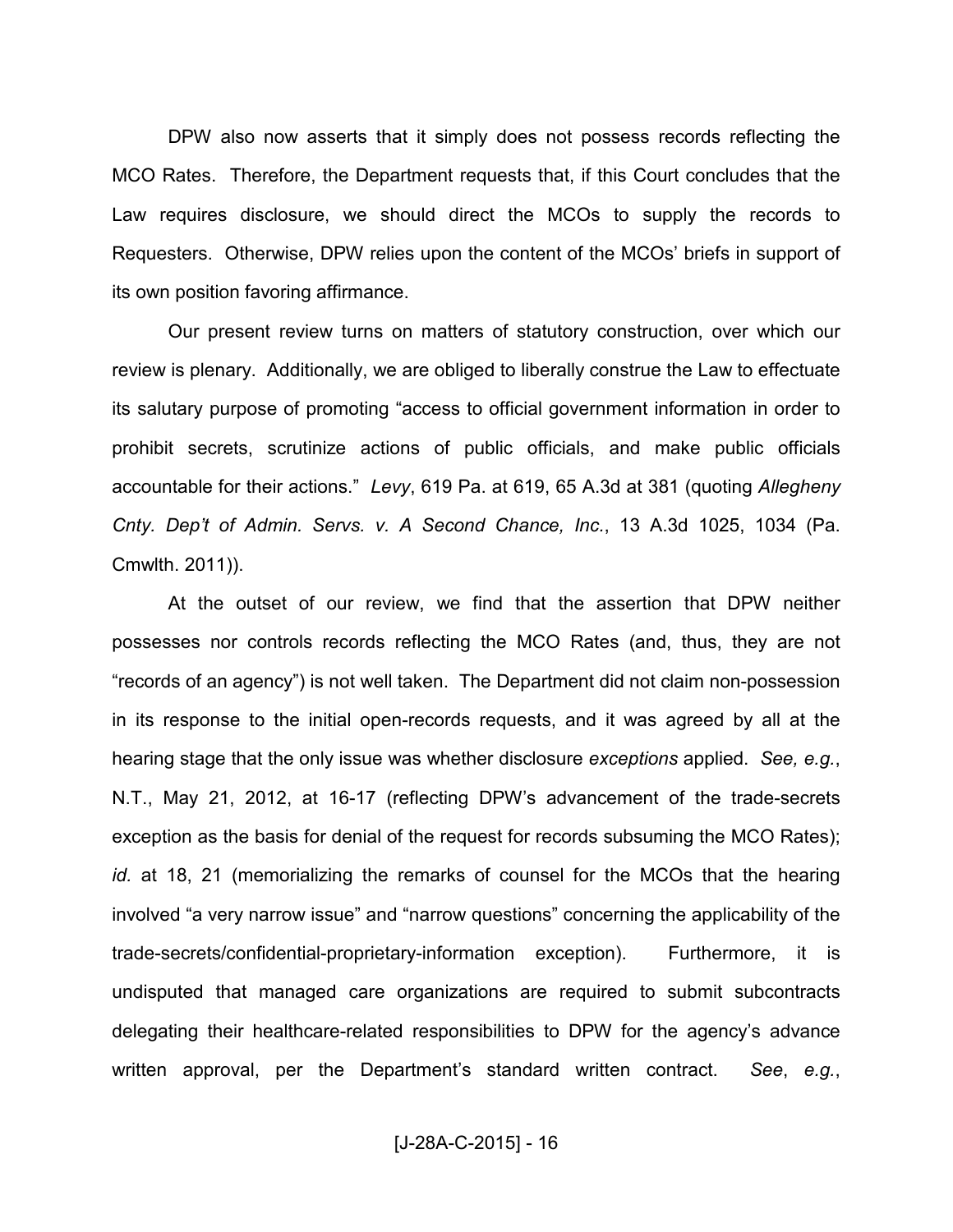HealthChoices Physical Health Agreement at 87 (version effective July 1, 2010). This is unsurprising, of course, since the undertaking entails the allocation of a vital governmental function.

In light of this course of development, we granted discretionary review to consider the Commonwealth Court's conclusions relative to the financial-records issue and trade-secrets/confidential-proprietary-information exceptions. *See DPW v. Eiseman*, \_\_\_ Pa. \_\_\_, 106 A.3d 610 (2014) (*per curiam*). To the extent that the Department may encounter difficulties flowing from our present focus on those questions, these would appear to be substantially of its own making. The Legislature designed the RTKL to afford reasonable and efficient access to public information; it contravenes this salutary purpose for the Department to advance shifting positions in opposing disclosure; and, accordingly, we will confine our review and mandate to the matters upon which appeal was allowed.

As to those issues, first, we agree with Requesters, the OOR appeals officer, and Judge McCullough that documents required to be submitted to DPW reflecting the MCO Rates are "financial records" under the Law. *See* 65 P.S. §67.102. In this regard, while DPW and the MCOs would prefer to emphasize the definitional language associating contracts and disbursements with a government agency, *accord supra* note 7, the statute plainly reaches more broadly via its prescription that "financial records" encompass records "dealing with" disbursements of public money and services acquisitions by agencies. *See* 65 P.S. §67.102; *cf. N. Hills News Record v. Town of McCandless*, 555 Pa. 51, 55, 722 A.2d 1037, 1039 (1999) (explaining that language within the former open-record's law's definition of "public record" – which the Legislature reposited in the definition of "financial record" under the new Law – reaches some range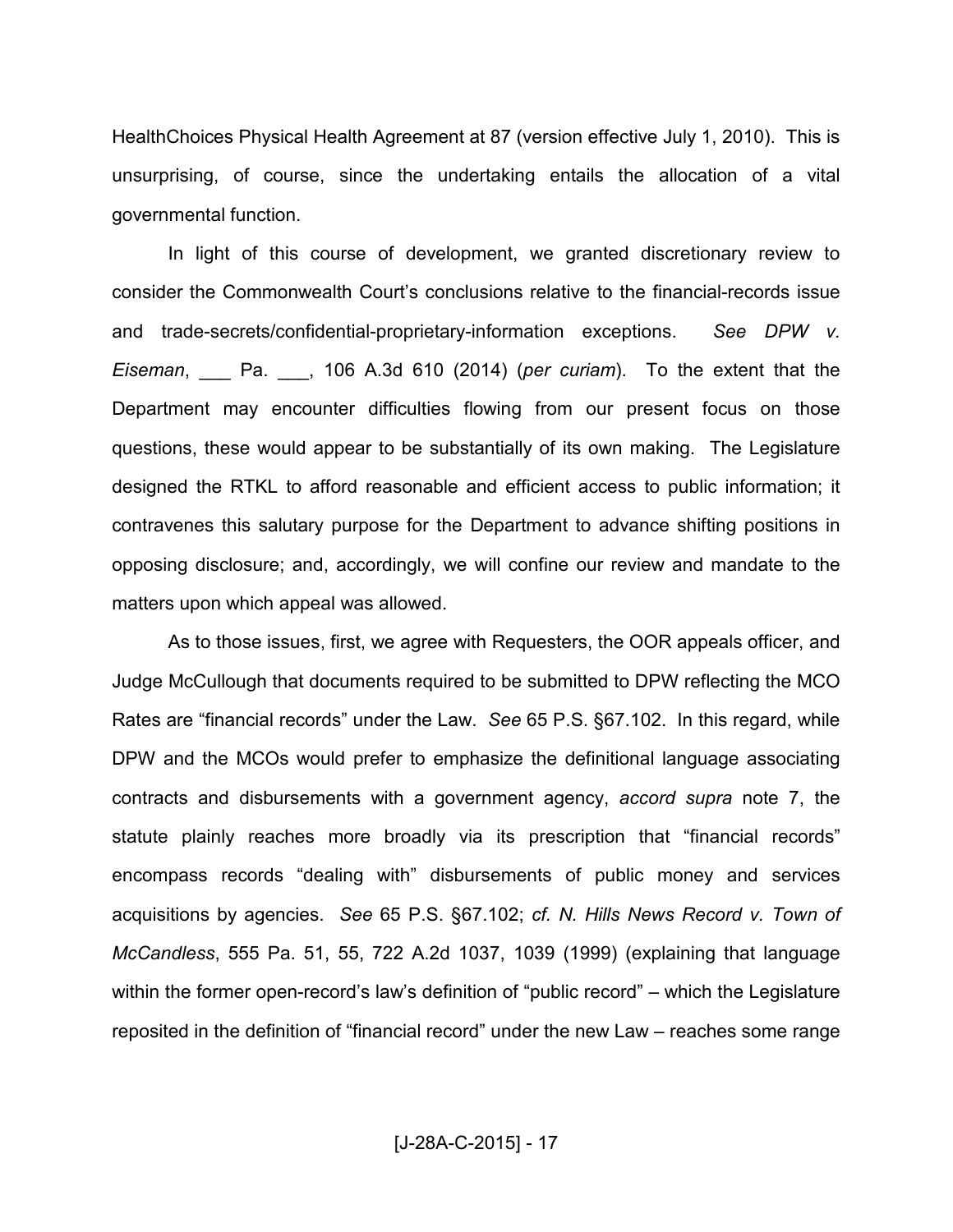of records beyond accounts, vouchers, or contracts, subsuming records which "bear a sufficient connection" to such fiscally-related categories).<sup>8</sup>

The MCOs' position that "[t]his dispute does not relate to [*i.e.*, "deal with"] any payments actually made by the Pennsylvania government," Brief for Appellees UnitedHealthCare, *et al.*, at 4, greatly understates the relationship between government contracts with managed care organizations and the subcontracts by which such entities chose to fulfill their contractual undertakings with the Commonwealth. In other words, subcontracts containing MCO Rates plainly "deal with" DPW's disbursement of billions of dollars of public monies to provide access to essential healthcare to vulnerable populations, as well as the Department's acquisition of services to meet its own obligations under federal and state law (albeit through middlemen). *See* 65 P.S. §67.102.

According to the MCOs, reliance on the above rationale to conclude that MCO Rates are contained within "financial records" yields disclosure of private-contractor records without rational limitation. *See, e.g.*, Brief for Appellees UnitedHealthcare, *et* 

 $8$  In opining that the MCO Rates are not contained within "financial records" for purposes of the Law, the dissent focuses exclusively on the fragment of the statutory definition denoting "disbursement of funds by an agency." Dissenting Opinion, *slip op.* at 1 (quoting, indirectly, 65 P.S. §67.102). As explained above, however, the definition of "financial records" does not pertain solely to agency disbursements *per se*, but rather, it extends by its terms to accounts, vouchers and contracts "*dealing with* . . . disbursement of funds by an agency." 65 P.S. §67.102 (emphasis added). In statutory interpretation, courts are obliged to give effect to all of the provisions of a statute. *See* 1 Pa.C.S. §1921(a) (emphasis added).

Notably, along these lines, the dissenting opinion does not suggest that key documents such as dental-services subcontracts which must be submitted to and approved by DPW do not "*deal[] with*" the large-scale disbursements of public monies being channeled through the MCOs and Subcontractors attendant to the performance of delegated healthcare responsibilities. 65 P.S. §67.102 (emphasis added).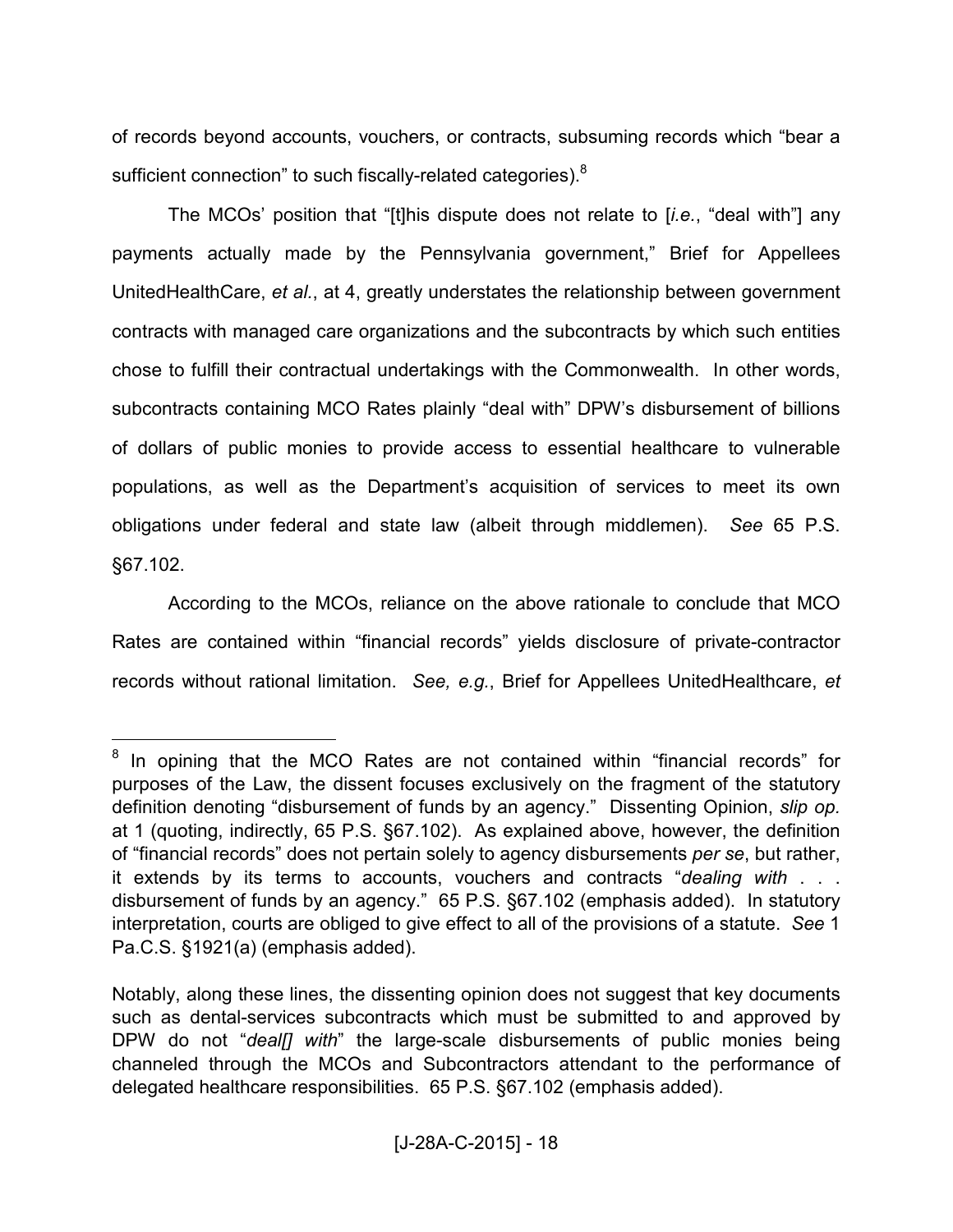*al.*, at 27 ("[U]nder [Requesters'] reading of the statute, all a requestor [sic] would need to do to defeat any of [the] exemptions would be to establish some connection, *however remote*, to 'public funds.'" (emphasis added)); Brief for Appellees Health Partners of Philadelphia, Inc., *et al.*, at 16-17 ("The fundamental flaw in [Requesters'] arguments is their reliance on the purported existence of a broad right of public access . . . to all documents having *any connection whatsoever* with the carrying out of any governmental function, regardless of their remoteness from a government agency[.]" (emphasis added)). We differ with this criticism for several reasons.

First, not all private-contractor documents must be submitted to a government agency for approval. It is this initial requirement which separates subcontracts containing the MCO Rates from third-party records (to which a distinct legal analysis applies, *see* 65 P.S. §67.506(d)).<sup>9</sup> *Cf. Sapp Roofing*, 552 Pa. at 109, 713 A.2d at 629 (discussing the open-records treatment of payroll records of a private contractor which were required to be submitted to the government).<sup>10</sup> Along these lines, the MCOs'

 $\overline{a}$ 

 $10$  It can hardly be disputed that the subcontracts would qualify as "records of an agency" under *Sapp Roofing*, because they are plainly an essential component of an agency decision, *i.e.*, approval of the subcontract. *See Sapp Roofing*, 552 Pa. at 109, 713 A.2d at 629 ("Pursuant to the Right to Know Act, to be available for inspection, the records must be both public records and records *of a state agency*." (emphasis added)).

 $9$  This is not to say that the MCO subcontracts would not qualify for public disclosure as third-party records under Section 506(d) of the Law. *See generally* Reply Brief for Appellants at 25 (taking the position that, [e]ven if DPW lacked actual possession, the records would be public records of DPW under Section 506(d)(1) of the RTKL, 65 P.S. §67.506(d)(1)"). Our point here is only that the submission-and-approval requirement for subcontracts renders the documents agency financial records, even exclusive of Section 506(d)(1), which, in any event, is outside the scope of the questions upon which appeal was allowed. *See Eiseman*, \_\_\_ Pa. \_\_\_, 106 A.3d 610.

Parenthetically, contrasting with the approach under the Right to Know Act, the RTKL decouples the "of an agency" criterion from the statute's main operative provision for access. *Compare* 65 P.S. §66.2 ("Every public record *of an agency* shall, at reasonable  $(continued...)$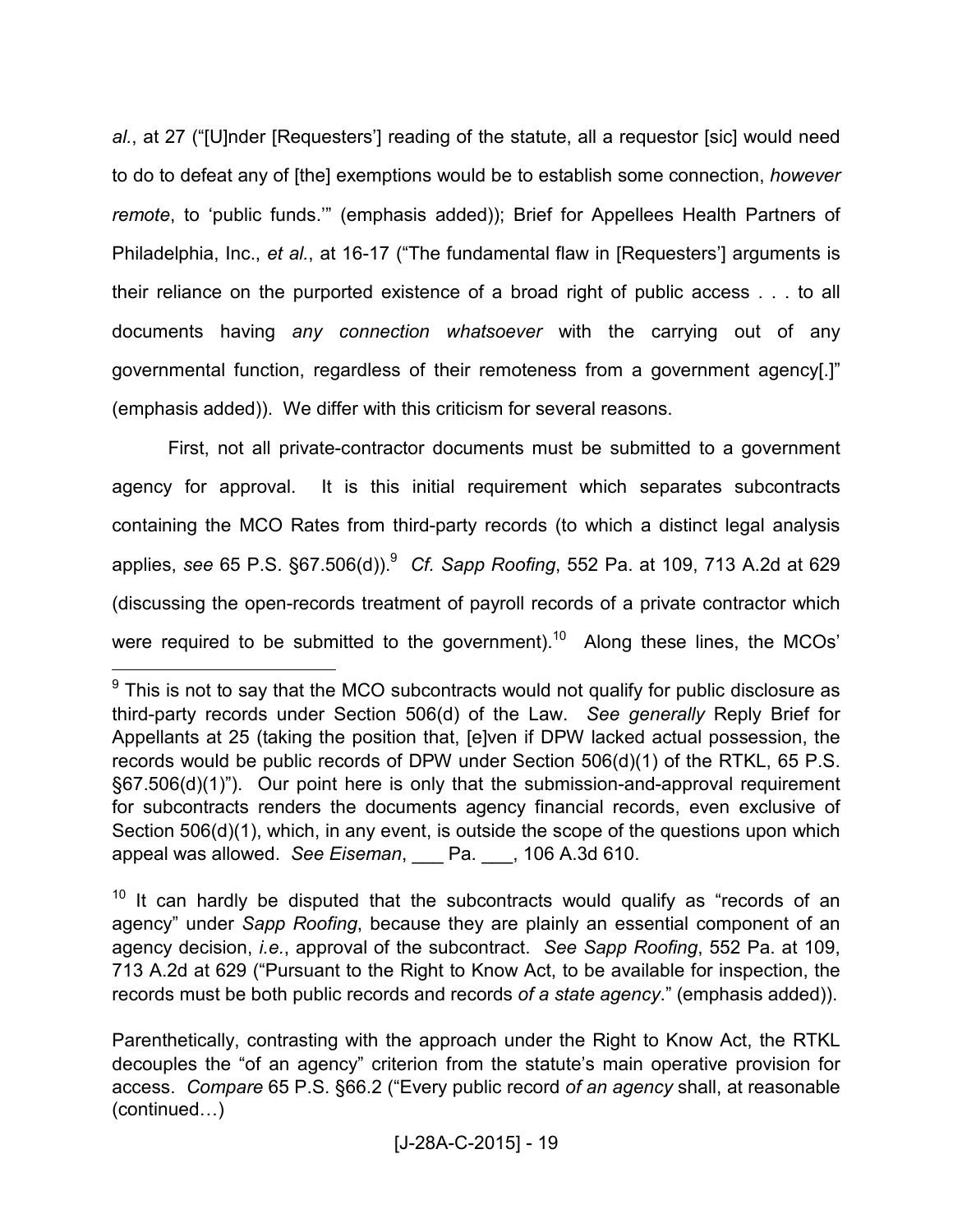argumentation is laden with the implication that DPW does not possess the subcontracts in issue, whereas our analysis presumes that the Department does have possession (since the standard contract requires submission of those contracts, and neither DPW nor the MCOs asserted non-possession as this litigation evolved as a basis for denying the relevant open-records requests).

Second, since the Legislature did not choose to address disclosure of records pertaining to Medicaid disbursements on specific terms, it has fallen to the courts to provide necessary clarification incrementally through the decisional law process. *Cf. SWB Yankees*, 615 Pa. at 662-64, 45 A.3d at 1042-43 (elaborating upon the task of construing a new statutory regime and making an inroad into development in a discrete setting). It is not a satisfactory solution, in our view, to disregard the policy of liberal interpretation of a remedial statute in favor of a bright-line rule which, while facilitating ease of application, is plainly under-inclusive given the governing statute's utilization of language establishing a broader nexus.

<sup>(...</sup>continued)

times, be open for examination and inspection by any citizen of the Commonwealth of Pennsylvania.") (repealed), *with id.* §67.701(a) (prescribing that "[u]nless otherwise provided by law, a public record, legislative record or financial record shall be accessible for inspection and duplication in accordance with this act," without reference to whether the record is "of an agency"). Notably, the Law's definition of "public record" contains an of-an-agency delimiter, *see id.* §67.102, but the definition of "financial record" – which is specifically and independently referenced in the Law's core access provision (*i.e.* Section 701) – does not include such element, *see id.*

It is not necessary to the resolution of these appeals to consider whether this omission from the definition of "financial record" may have been by intention or oversight. In any event, it is worth noting that Section 506(d)(2) of the RTKL places a limitation on mandatory disclosure of third-party records, or at least those in possession of a third party which has contracted with an agency. *See id.* §67.506(d)(2).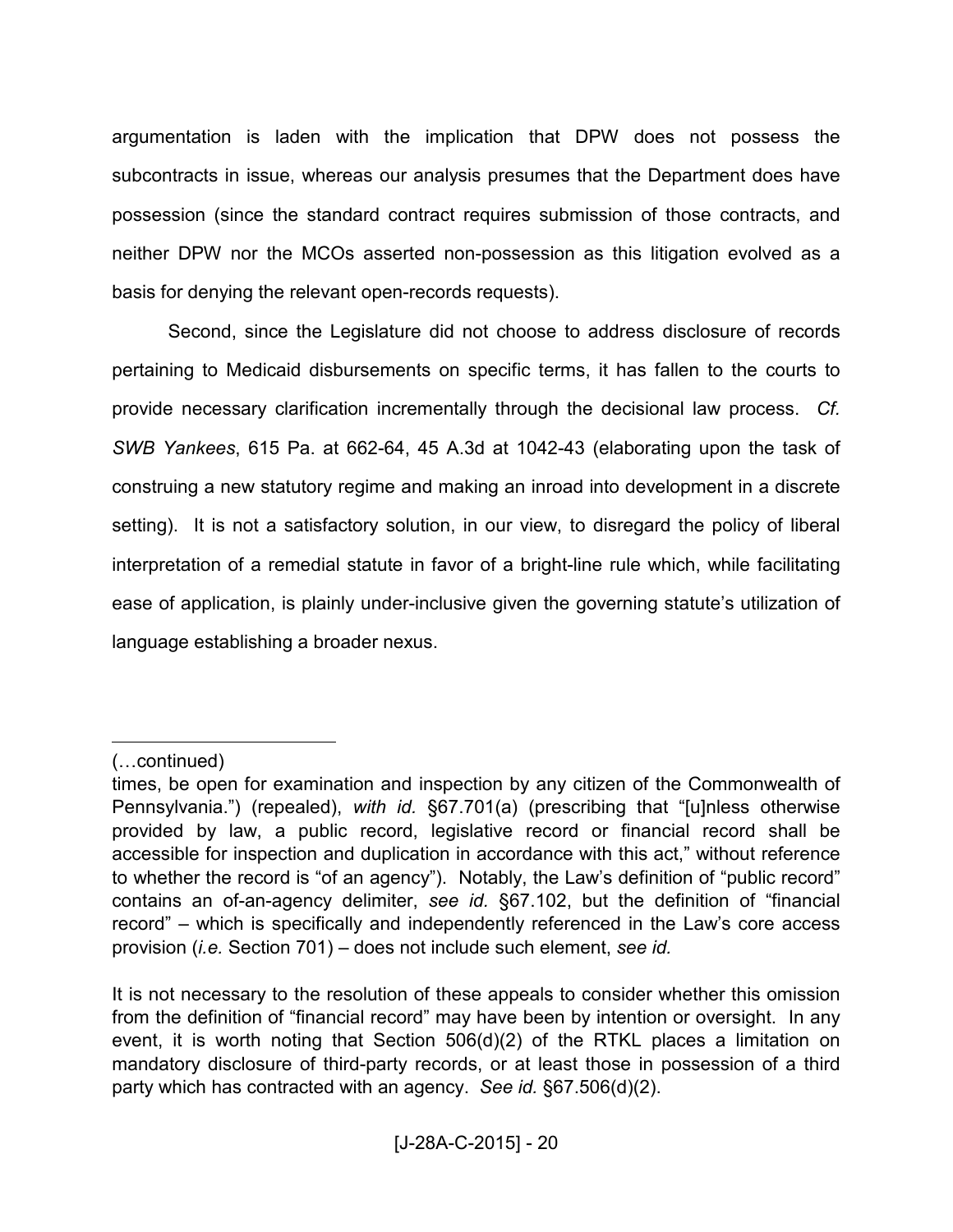We recognize that the policy considerations involved here are deeply mixed, given the potential cost efficiencies which may be available to the government through access to the managed care industry, as well as the substantial proof of impact of MCO-Rate disclosure upon that industry's business practices. Indeed, given the significance of the Medicaid program including its vast budgetary impact, the law would certainly benefit from a directed assessment by the General Assembly, bringing to bear its superior policymaking resources to determine the appropriate parameters of openrecords disclosure in the Medicaid arena,<sup>11</sup> rather than continuing to channel the inquiry through highly-generalized open-records provisions. Nevertheless, in the absence of such a legislative evaluation, we are simply unable to conclude that records which must be submitted to a government agency for approval, and which embody a delegation (albeit a downstream delegation) of a governmental function of the agency, are not records "dealing with" the agency's monetary disbursements and services acquisitions. *See* 65 P.S. §67.102.

With regard to such financial records, it is essentially undisputed that Section 708(c) renders the Law's own internal trade-secrets/confidential-proprietary-information exception inapplicable. *See* 65 P.S. §67.708(c) (establishing, as a general rule, that "[t]he exceptions set forth in subsection (b)," including the trade-secrets/confidentialproprietary-information exception, "shall not apply to financial records"). Accordingly, the sole remaining issue is whether the Uniform Trade Secrets Act protects the financial records containing the MCO Rates from disclosure.

<sup>11</sup> *See generally Official Comm. of Unsecured Creditors of Allegheny Health Educ. & Research Found. v. PriceWaterhouseCoopers, LLP,* 605 Pa. 269, 301–02 & n.27, 989 A.2d 313, 332–33 & n.27 (2010) (referencing the General Assembly's capabilities for information-gathering, debate, and deliberation and explaining that, "[u]nlike the legislative process, the adjudicatory process is structured to cast a narrow focus on matters framed by litigants before the Court in a highly directed fashion").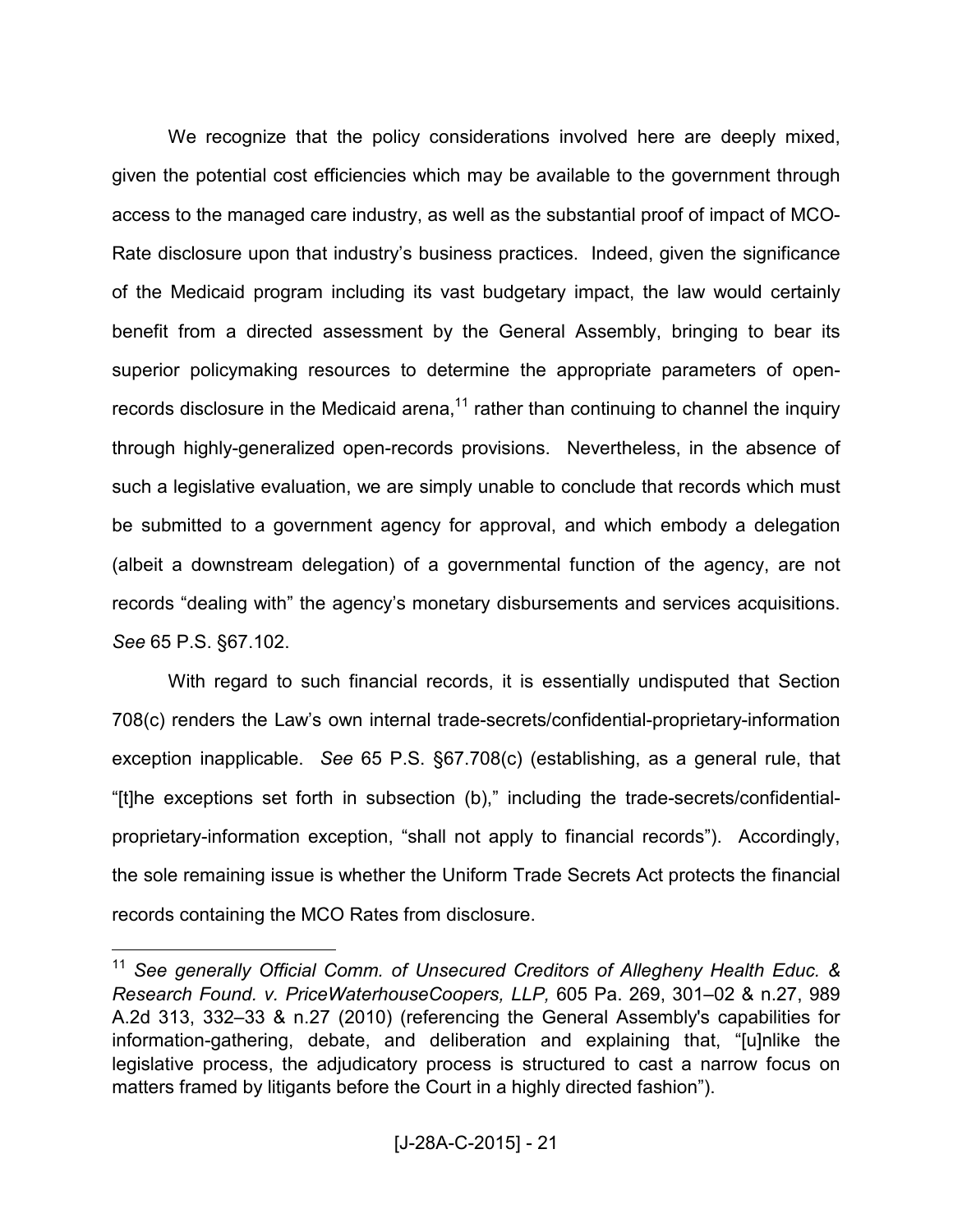Initially, we observe that contractual payment rates are not a close fit with the concept of a "trade secret," as it is substantially debatable whether such rates are in the nature of a "formula, drawing, pattern, compilation including a customer list, program, device, method, technique or process." *See* 12 P.S. §5302. Perhaps for this reason, the majority of the MCOs do not advance the trade-secrets theory, but rather, confine their position to the more comfortable proposition that the rates are confidential proprietary information.<sup>12</sup>

In any event, we agree with Judge McCullough that the Law's self-contained trade-secrets exception supplants the more general application of the Uniform Trade Secrets Act based, *inter alia*, on the principle of statutory construction that more specific provisions control over general ones. *See* 1 Pa.C.S. §1933 (prescribing that a special provision in a statute "shall prevail and shall be construed as an exception to the general provision, unless the general provision shall be enacted later and it shall be the manifest intention of the General Assembly that such general provision shall prevail."). In this regard, it seems unlikely that the Legislature would have specifically withheld trade-secrets protection relative to financial records within the four corners of the Law on the theory that such protection persists under another statutory regime. Rather, if the General Assembly wished for dissemination to be withheld, it would have been a straightforward matter to provide for redaction of trade-secrets information in Section 708(c) of the Law, as was done in relation to eight of the other openness exceptions which are otherwise withheld from financial records. *See* 65 P.S. §67.708(c). Although

 $12$  As noted, however, confidential proprietary information within financial records is subject to public disclosure under the Law. *See* 65 P.S. §67.708(c). Further, the MCOs have not identified any independent statutory scheme which might otherwise protect "confidential proprietary information" as such.